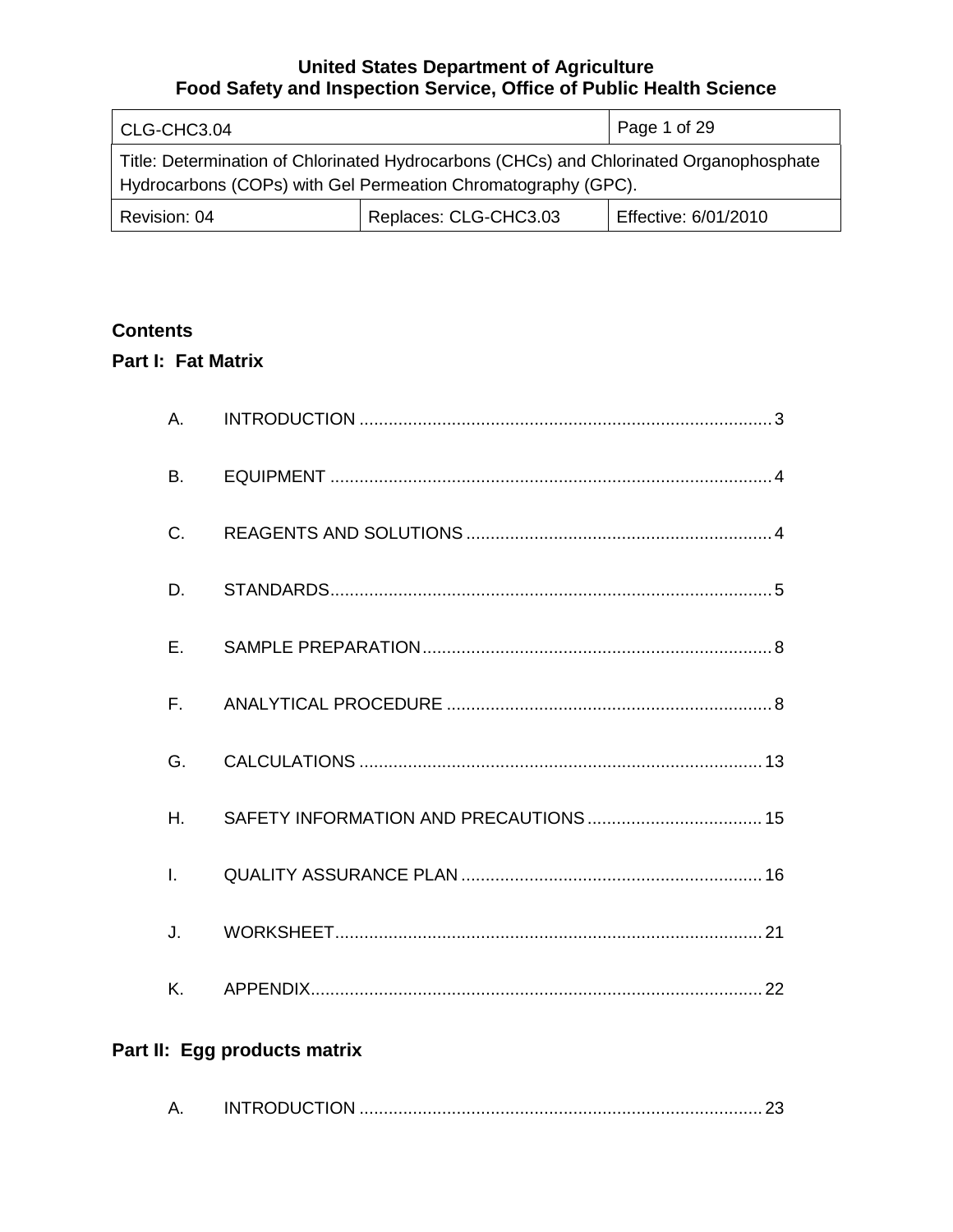| CLG-CHC3.04                                                                                                                                              |  | Page 2 of 29          |                      |
|----------------------------------------------------------------------------------------------------------------------------------------------------------|--|-----------------------|----------------------|
| Title: Determination of Chlorinated Hydrocarbons (CHCs) and Chlorinated Organophosphate<br>Hydrocarbons (COPs) with Gel Permeation Chromatography (GPC). |  |                       |                      |
| Revision: 04                                                                                                                                             |  | Replaces: CLG-CHC3.03 | Effective: 6/01/2010 |
| <b>B.</b>                                                                                                                                                |  |                       |                      |
| C.                                                                                                                                                       |  |                       |                      |
| D.                                                                                                                                                       |  |                       |                      |
| Ε.                                                                                                                                                       |  |                       |                      |
| F.                                                                                                                                                       |  |                       |                      |
| G.                                                                                                                                                       |  |                       |                      |
| H.                                                                                                                                                       |  |                       |                      |
| $\mathsf{L}$                                                                                                                                             |  |                       |                      |
| J.                                                                                                                                                       |  |                       |                      |
| K.                                                                                                                                                       |  |                       |                      |
| L.                                                                                                                                                       |  |                       |                      |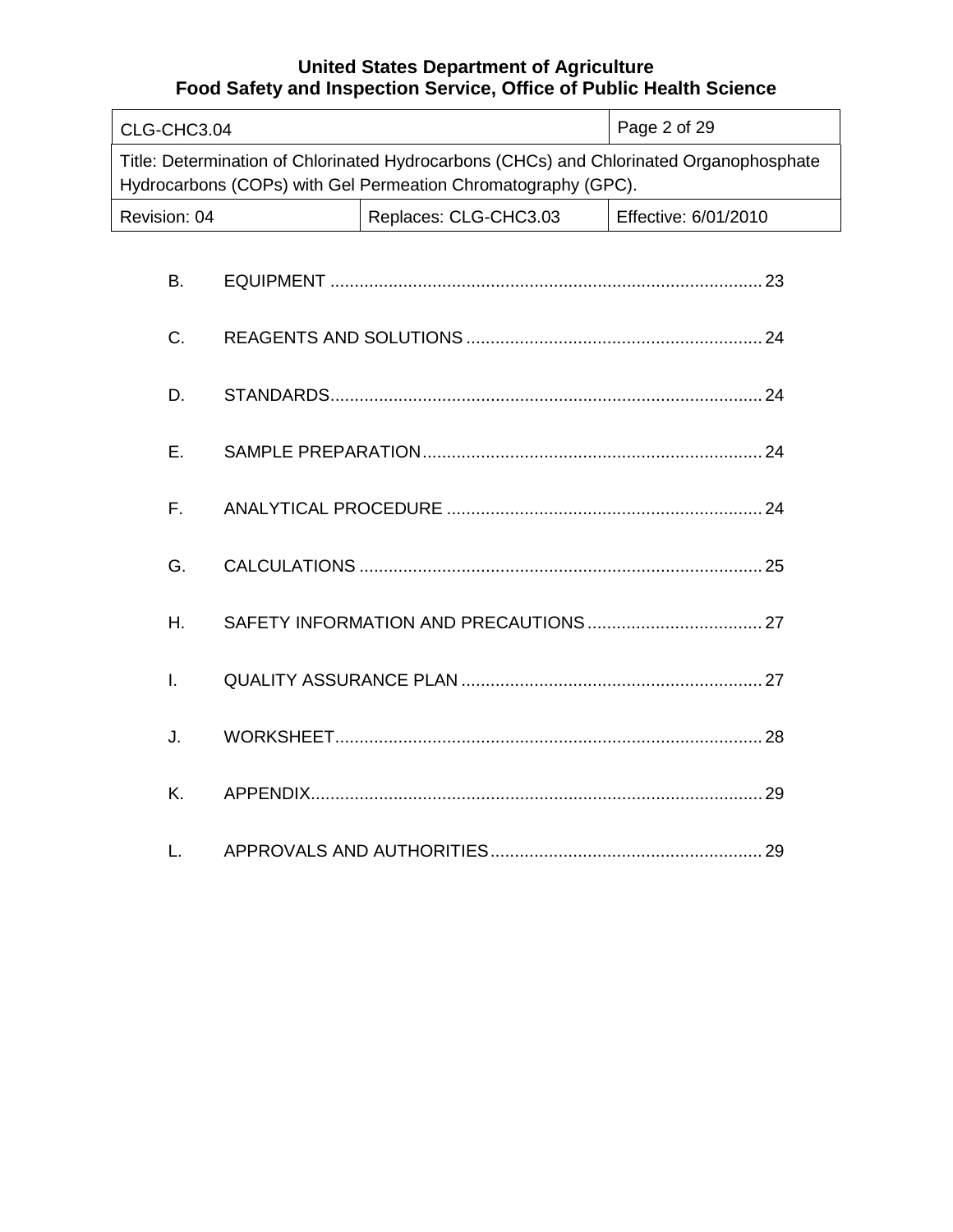| CLG-CHC3.04                                                                                                                                              |                       | Page 3 of 29         |
|----------------------------------------------------------------------------------------------------------------------------------------------------------|-----------------------|----------------------|
| Title: Determination of Chlorinated Hydrocarbons (CHCs) and Chlorinated Organophosphate<br>Hydrocarbons (COPs) with Gel Permeation Chromatography (GPC). |                       |                      |
| Revision: 04                                                                                                                                             | Replaces: CLG-CHC3.03 | Effective: 6/01/2010 |

# **Part I: Fat Matrix**

# **A. INTRODUCTION**

1. Theory

Melted animal fat is dissolved in cyclopentane. Residues are purified by gel permeation chromatography (GPC), identified and measured by gas chromatography using an electron capture detector.

## 2. Applicability

This method is applicable to fat and extracted fat from adipose tissue.

a. Compounds for which method applies for quantitation:

| Aldrin                       | p,p'-DDT             | Heptachlor Epoxide B                   | Polychlorinated<br>biphenyls (PCB) such<br>as 1254 or 1260 |
|------------------------------|----------------------|----------------------------------------|------------------------------------------------------------|
| alpha-BHC                    | <b>Dieldrin</b>      | Hexachlorobenzene<br>(HCB)             | Ronnel                                                     |
| Chlorfenvinphos              | Endosulfan II        | $2,2',4,4',5,5'-$<br>Hexabromobiphenyl | <b>Stirofos</b>                                            |
| Chlorpyriphos                | Endosulfan Sulfate   | Lindane                                | p,p'-TDE                                                   |
| (cis) or alpha-<br>Chlordane | Endrin               | Methoxychlor                           | Toxaphene                                                  |
| trans-Chlordane              | <b>Endrin Ketone</b> | <b>Mirex</b>                           |                                                            |
| Coumaphos-S                  | Heptachlor           | trans-Nonachlor                        |                                                            |
| p,p'-DDE                     | Heptachlor Epoxide A | Oxychlordane                           |                                                            |

b. Coumpounds for which method applies for identification only.

| beta-BHC        | Coumaphos-O          | Endosulfan I     | Polybrominated<br>biphenyls(PBB) |
|-----------------|----------------------|------------------|----------------------------------|
| delta-BHC       | Chlorpyriphos methyl | <b>Halowaxes</b> | op-TDE                           |
| Captan          | o,p'-DDT             | Kepone           |                                  |
| Carbophenothion | o,p'-DDE             | Linuron          |                                  |
| Chlordene       | Dichlorofenthion     | Phosalone        |                                  |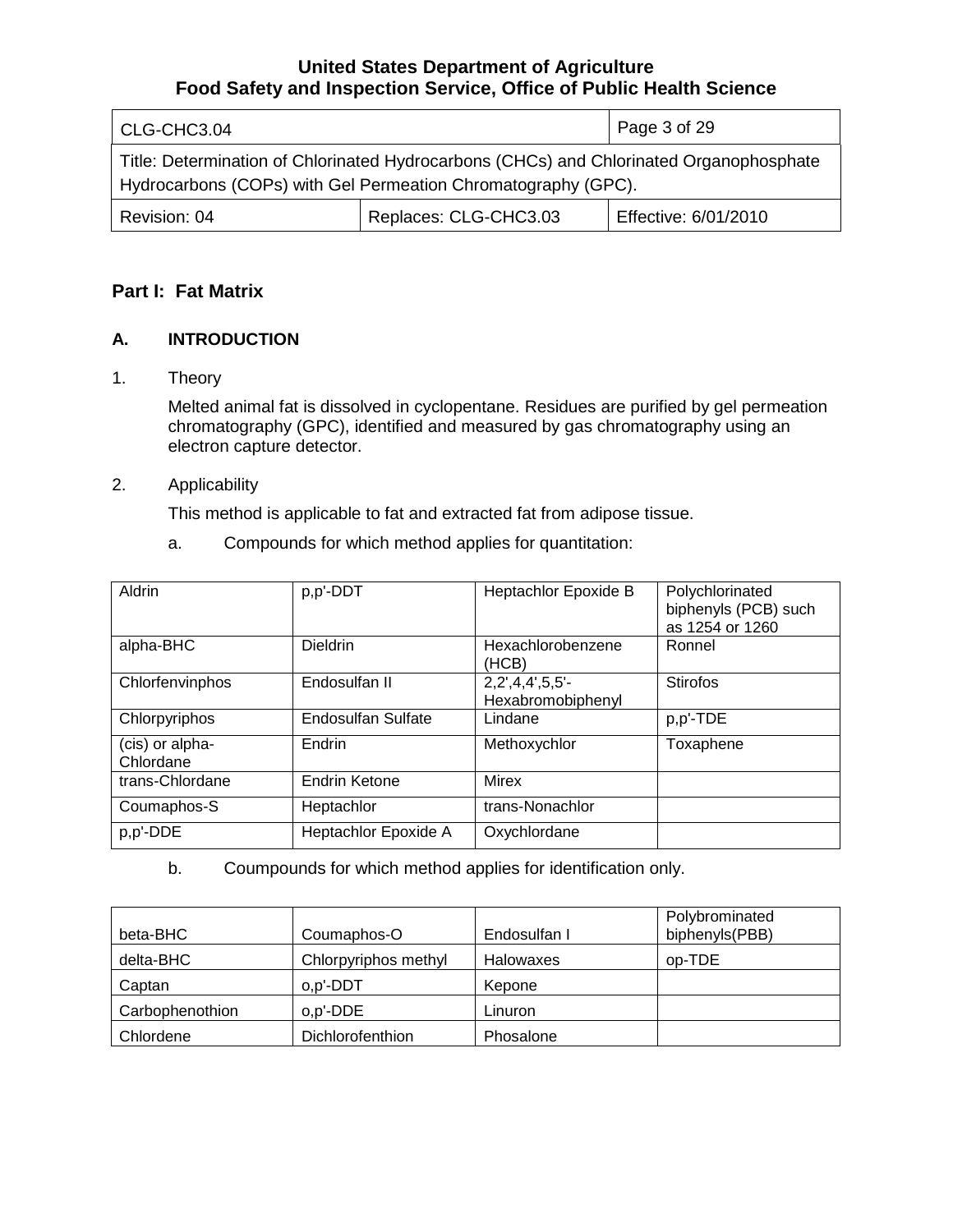| CLG-CHC3.04                                                                                                                                              |                       | Page 4 of 29         |
|----------------------------------------------------------------------------------------------------------------------------------------------------------|-----------------------|----------------------|
| Title: Determination of Chlorinated Hydrocarbons (CHCs) and Chlorinated Organophosphate<br>Hydrocarbons (COPs) with Gel Permeation Chromatography (GPC). |                       |                      |
| Revision: 04                                                                                                                                             | Replaces: CLG-CHC3.03 | Effective: 6/01/2010 |

## **B. EQUIPMENT**

Note: Equivalent instrumentation or apparatus may be substituted.

#### 1. Apparatus

- a. Oven, able to maintain a temperature of  $100 \pm 5^{\circ}$ C
- b. Class A volumetric flasks
- c. Filters, 0.45 μm pore size (Gelman, Acrodisc CR PTFE)
- d. Syringe, 10 mL, Luer lock
- e. Disposable glass culture tubes, 16 x 125 mm
- f. GPC sample input tubes
- g. Eppendorf pipettors, 10-100 μL, 50 μL, 200 μL, 100-1000 μL
- 2. Instrumentation
	- a. GPC system, AS2000 (O.I. Analytical Sample Preparation Products Division)
	- b. Optima GPC column (O.I. Analytical Sample Preparation Product Division, # 624-123)
	- c. Gas chromatograph (GC): Hewlett Packard 6890 equipped with an electron capture detector (ECD, 63Ni) and a split/splitless injection port
	- d. GC column, DB608 fused silica, 30 m, 0.45 mm ID, 0.7 μm film thickness, megabore column (J&W Scientific, Inc.)

# **C. REAGENTS AND SOLUTIONS**

Equivalent reagents and solutions may be substituted.

- 1. Reagents
	- a. Ethyl acetate, Honeywell, B&J Brand
	- b. Cyclopentane, Honeywell, B&J Brand
	- c. Iso-octane, Honeywell, B&J Brand
- 2. Solutions

GPC mobile phase 70:30 v/v ethyl acetate/cyclopentane

To prepare 4 L of mobile phase, measure separately 2.8 L of ethyl acetate and 1.2 L of cyclopentane in class A graduated cylinders. Combine and mix well.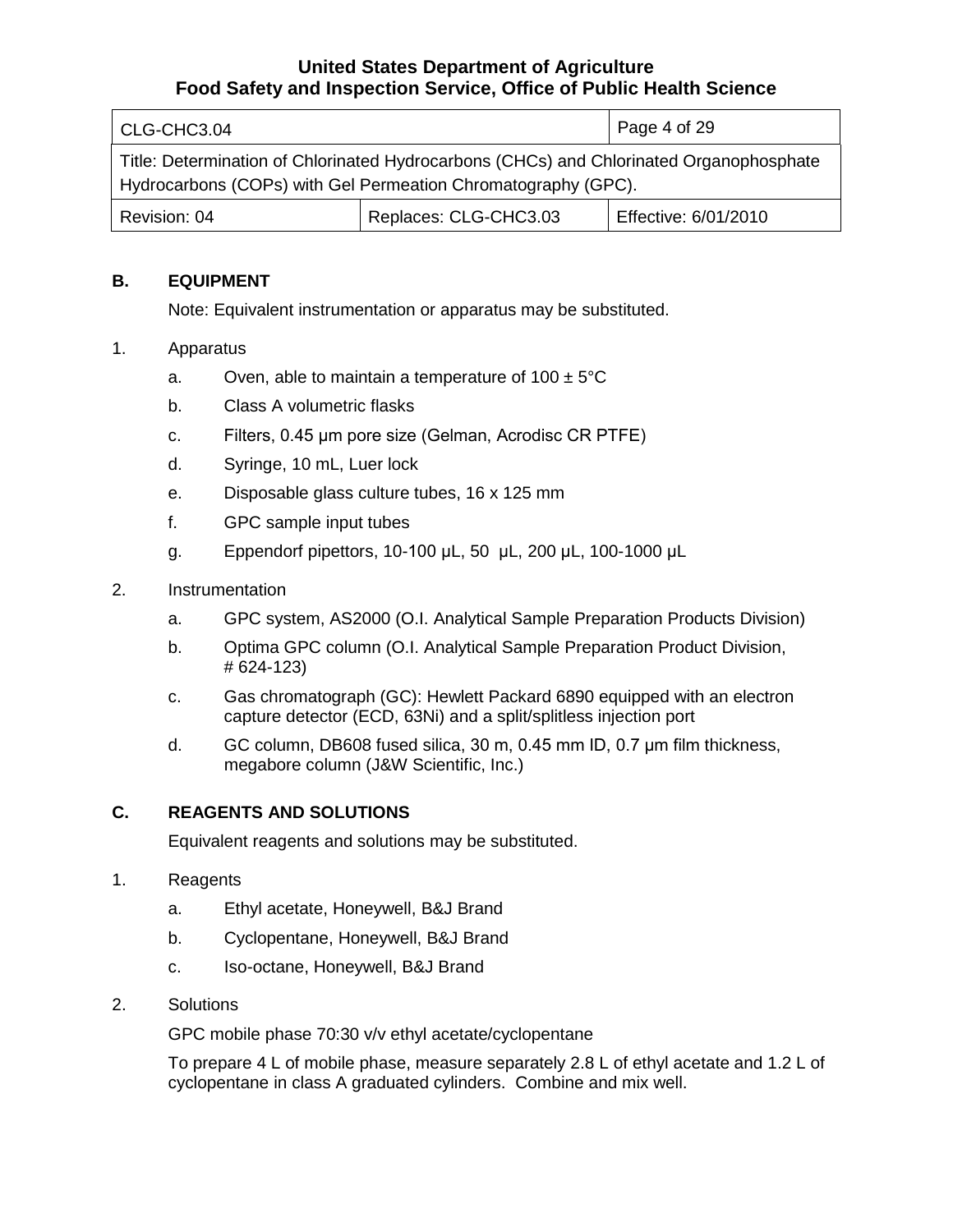| CLG-CHC3.04                                                                                                                                              |                       | Page 5 of 29         |
|----------------------------------------------------------------------------------------------------------------------------------------------------------|-----------------------|----------------------|
| Title: Determination of Chlorinated Hydrocarbons (CHCs) and Chlorinated Organophosphate<br>Hydrocarbons (COPs) with Gel Permeation Chromatography (GPC). |                       |                      |
| Revision: 04                                                                                                                                             | Replaces: CLG-CHC3.03 | Effective: 6/01/2010 |

#### **D. STANDARDS**

Equivalent standards may be substituted.

## 1. Source

Dibutyl chlorendate (DBC), aldrin, and all pesticide standards can be ordered from Ultrascientific or ChemService.

- a. DBC stock solution 100 µg/mL in iso-octane.
- b. Aldrin stock solution 100 µg/mL in iso-octane.
- c. PCB 1254 stock solution 1000 µg/mL in iso-octane.
- d. PCB 1260 stock solution 1000 µg/mL in iso-octane.
- e. Toxaphene stock solution 100 µg/mL in iso-octane.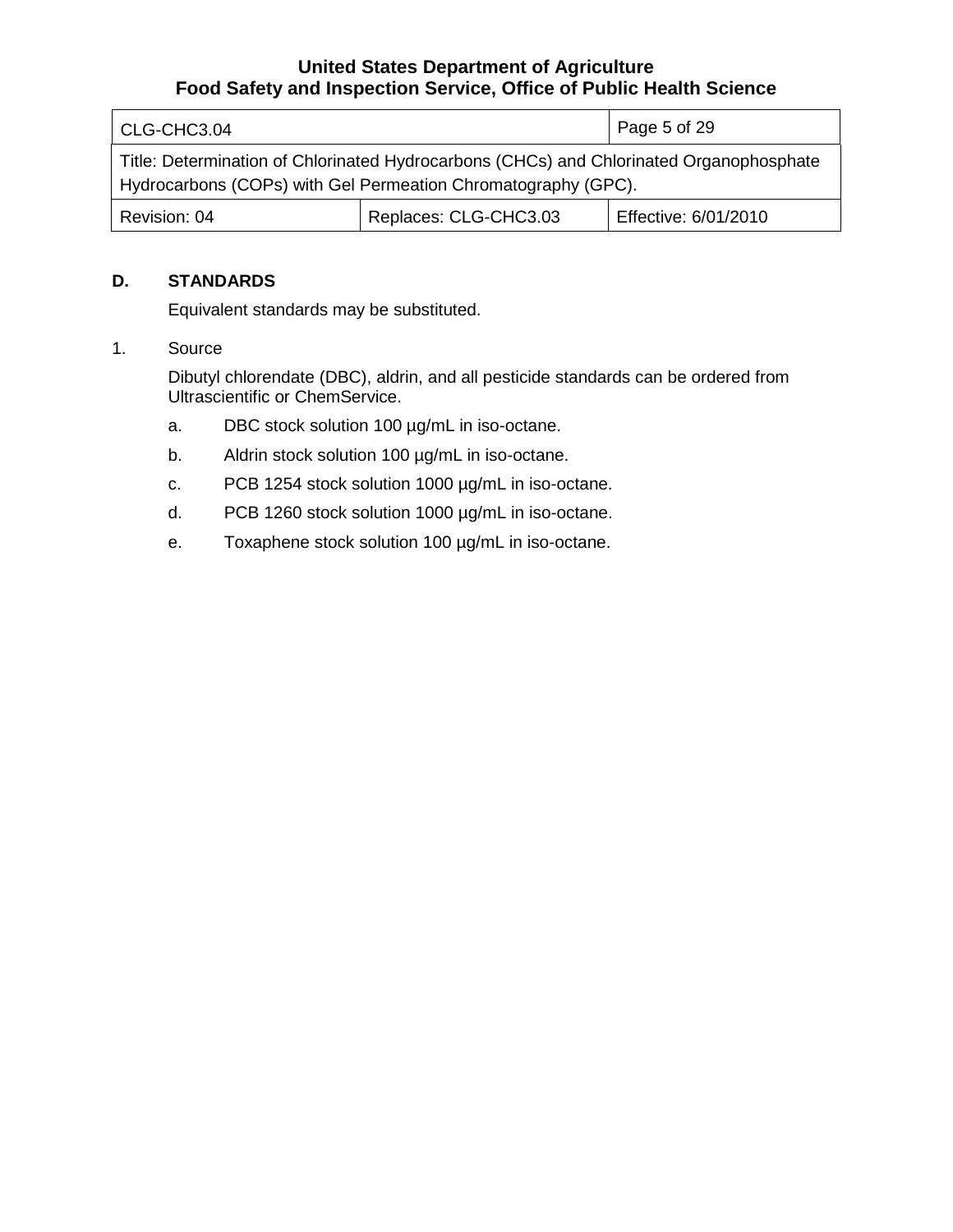| CLG-CHC3.04                                                                                                                                              |                       | Page 6 of 29         |
|----------------------------------------------------------------------------------------------------------------------------------------------------------|-----------------------|----------------------|
| Title: Determination of Chlorinated Hydrocarbons (CHCs) and Chlorinated Organophosphate<br>Hydrocarbons (COPs) with Gel Permeation Chromatography (GPC). |                       |                      |
| Revision: 04                                                                                                                                             | Replaces: CLG-CHC3.03 | Effective: 6/01/2010 |

#### f. Custom mix solution of CHC/COP compounds can be ordered with the following concentrations as an example

| Analytes in order of elution     | CAS#        | Concentration (µg/mL in<br>isooctane) |
|----------------------------------|-------------|---------------------------------------|
| Hexachlorobenzene                | 000118-74-1 | 50                                    |
| $\alpha$ -BHC                    | 000319-84-6 | 50                                    |
| Lindane                          | 000058-89-9 | 50                                    |
| Heptachlor                       | 000076-44-8 | 50                                    |
| Ronnel                           | 000299-84-3 | 50                                    |
| Linuron                          | 000330-55-2 | 150                                   |
| Chlorpyriphos                    | 002921-88-2 | 50                                    |
| Heptachlor Epoxide B             | 001024-57-3 | 50                                    |
| Heptachlor Epoxide A             | 001024-57-3 | 50                                    |
| trans-Nonachlor                  | 039765-80-5 | 50                                    |
| $\alpha$ -Chlordane              | 005103-71-9 | 50                                    |
| Chlorfenvinphos                  | 000470-90-6 | 150                                   |
| <b>Dieldrin</b>                  | 000060-57-1 | 50                                    |
| p,p'-DDE                         | 000072-55-9 | 50                                    |
| <b>Stirofos</b>                  | 000961-11-5 | 50                                    |
| Endrin                           | 000072-20-8 | 50                                    |
| Endosulfan II                    | 033213-65-9 | 50                                    |
| p,p'-TDE                         | 000072-54-8 | 50                                    |
| p,p'-DDT                         | 000050-29-3 | 50                                    |
| Carbophenothion                  | 000786-19-6 | 50                                    |
| <b>Endosulfan Sulfate</b>        | 001031-07-8 | 50                                    |
| <b>Mirex</b>                     | 002385-85-5 | 50                                    |
| <b>Endrin Ketone</b>             | 053494-70-5 | 50                                    |
| Methoxychlor                     | 000072-43-5 | 50                                    |
| Phosalone                        | 002310-17-0 | 50                                    |
| Coumaphos-O                      | 000321-54-0 | 150                                   |
| Coumaphos-S                      | 000056-72-4 | 150                                   |
| 2,2',4,4',5,5'-Hexabromobiphenyl | 059080-40-9 | 50                                    |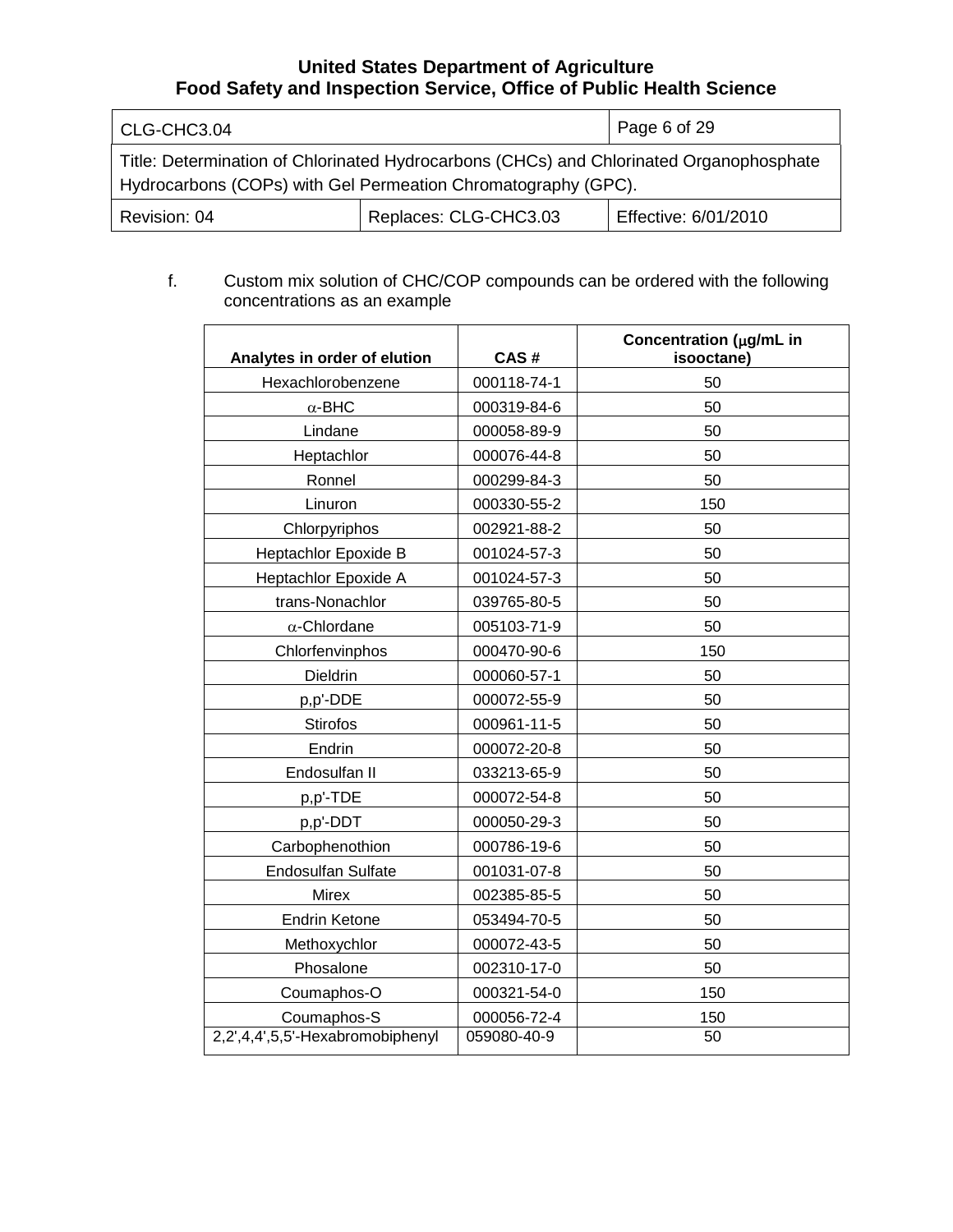| CLG-CHC3.04                                                                                                                                              |                       | Page 7 of 29         |
|----------------------------------------------------------------------------------------------------------------------------------------------------------|-----------------------|----------------------|
| Title: Determination of Chlorinated Hydrocarbons (CHCs) and Chlorinated Organophosphate<br>Hydrocarbons (COPs) with Gel Permeation Chromatography (GPC). |                       |                      |
| Revision: 04                                                                                                                                             | Replaces: CLG-CHC3.03 | Effective: 6/01/2010 |

#### 2. Preparation:

a. Fortification standards

Equivalent volumes/concentrations may be used.

i. CHC/COP fortification solution (1.5 µg/mL linuron, chlorfenvinphos, coumaphos-O, and coumaphos-S; 0.5 µg/mL for the remaining CHC/COPs)

Pipet 1.0 mL of the custom mix solution (D.1.f) into a class A 100 mL volumetric flask, dilute to volume with iso-octane and mix well.

ii. PCB 1254 fortification solution(10 µg/mL)

Pipet 100 µL of the 1000 µg/mL PCB 1254 stock solution into a 10 mL class A volumetric flask and dilute to volume with iso-octane. Mix well.

iii. PCB 1260 fortification solution (10 µg/mL)

Pipet 100 µL of the 1000 µg/mL PCB 1260 stock solution into a 10 mL class A volumetric flask and dilute to volume with iso-octane. Mix well.

iv. Toxaphene fortification solution (10 µg/mL)

Pipet 1.0 mL of the 100  $\mu$ g/mL toxaphene stock solution into a 10 mL class A volumetric flask and dilute to volume with iso-octane. Mix well.

v. Aldrin fortification solution (2.0 µg/mL)

Pipet 2.0 mL of the 100 µg/mL Aldrin stock solution (D.1) into a class A 100 mL volumetric flask and dilute to volume with iso-octane. Mix well.

b. GPC Diluent: 0.025 µg/mL DBC solution

Pipet 250 µL of the DBC stock solution (D.1.a) into a class A 1000 mL volumetric flask, dilute to volume with iso-octane and shake well.

c. GC Injection Standard (varied concentrations 0.20 ppm & 0.60 ppm)

Fill a class-A 5 mL volumetric flask with GPC diluent ( D.2.b.) Evaporate under nitrogen until approximately 1 mL has evaporated. Pipet 250 µL of the CHC/COP fortification solution (D.2.a.i) and 62.5 µL of the Aldrin fortification solution (D.2.a.v), dilute to volume with Iso-octane, and mix well.

d. PCB 1254 GC Injection Standard (0.50 ppm)

Fill a 5 mL class A volumetric flask with GPC diluent (D.2.b). Evaporate under nitrogen until approximately 1 mL has evaporated. Pipet 31.25 µL of the PCB 1254 fortification solution (D.2.a.ii) and 62.5 µL of the Aldrin fortification solution (D.2.a.v) and dilute to volume with Iso-octane. Mix well.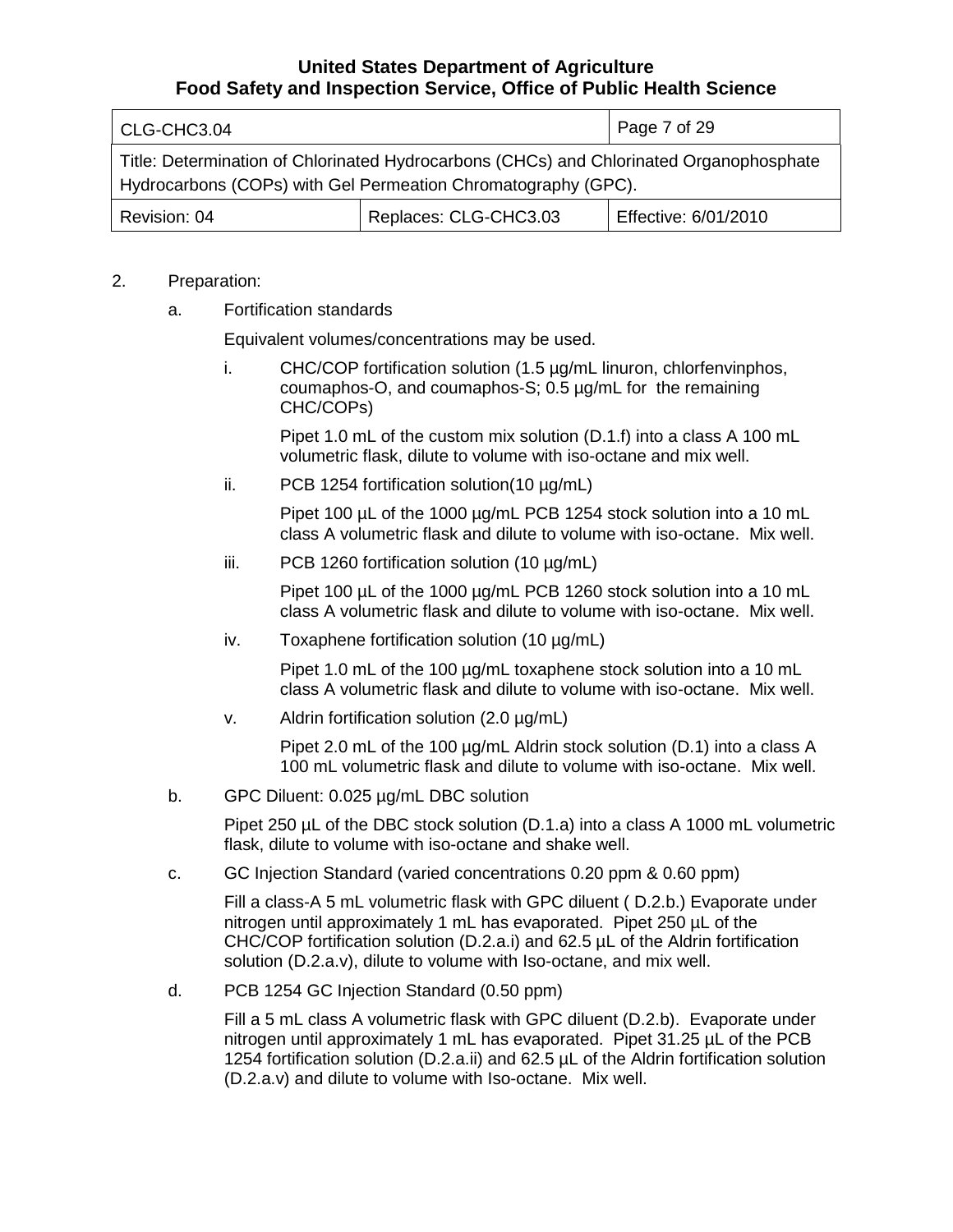| CLG-CHC3.04                                                                                                                                              |                       | Page 8 of 29         |
|----------------------------------------------------------------------------------------------------------------------------------------------------------|-----------------------|----------------------|
| Title: Determination of Chlorinated Hydrocarbons (CHCs) and Chlorinated Organophosphate<br>Hydrocarbons (COPs) with Gel Permeation Chromatography (GPC). |                       |                      |
| Revision: 04                                                                                                                                             | Replaces: CLG-CHC3.03 | Effective: 6/01/2010 |

e. PCB 1260 GC Injection Standard (0.50 ppm)

Fill a 5 mL class A volumetric flask with GPC diluent (D.2.b). Evaporate under nitrogen until approximately 1 mL has evaporated. Pipet 31.25 µL of the PCB 1260 fortification solution (D.2.a.iii) and 62.5 µL of the Aldrin fortification solution (D.2.a.v) and dilute to volume with Iso-octane. Mix well.

f. Toxaphene GC Injection Standard (1.00 ppm)

Fill a 5 mL class A volumetric flask with GPC diluent (D.2.b). Evaporate under nitrogen until approximately 1 mL has evaporated. Pipet 62.5 µL of the toxaphene fortification solution (D.2.a.iv) and 62.5 µL of the Aldrin fortification solution (D.2.a.v) and dilute to volume with Iso-octane. Mix well.

- 3. Storage and Stability
	- a. Stock standards

Storage conditions and expiration dates are listed in the certificates of analysis (COA).

b. Fortification standards

Fortification standards are stable for one year if stored at  $<$  -10 °C. The fortification standards can be stored at 2-8°C for up to 3 months.

c. Injection standards

Injection standards may be stored at room temperature for three months.

#### **E. SAMPLE PREPARATION**

Place animal fat sample into a glass bottle or beaker and render sample in an oven at 100  $\pm$  5 °C until an adequate amount of fat has been rendered.

#### **F. ANALYTICAL PROCEDURE**

- 1. Extraction
	- a. Weigh  $0.5 \pm 0.03$  g of the liquid fat samples, including a blank fat and recovery samples, into 5 mL volumetric flasks or disposable/graduated glass culture tubes. Fortify all samples and recoveries with 50 µL of the 2.0 µg/mL Aldrin fortification solution (D.2.a.v),dilute to 5 mL with cyclopentane and mix well.
	- b. Fortify two recovery samples at the (1X) level with 200 µL of the CHC/COP fortification solution (D.2.a.i), equivalent to 0.20 ppm of each compound and 0.60 ppm for linuron, chlorfenvinphos, coumaphos-O, and coumaphos-S.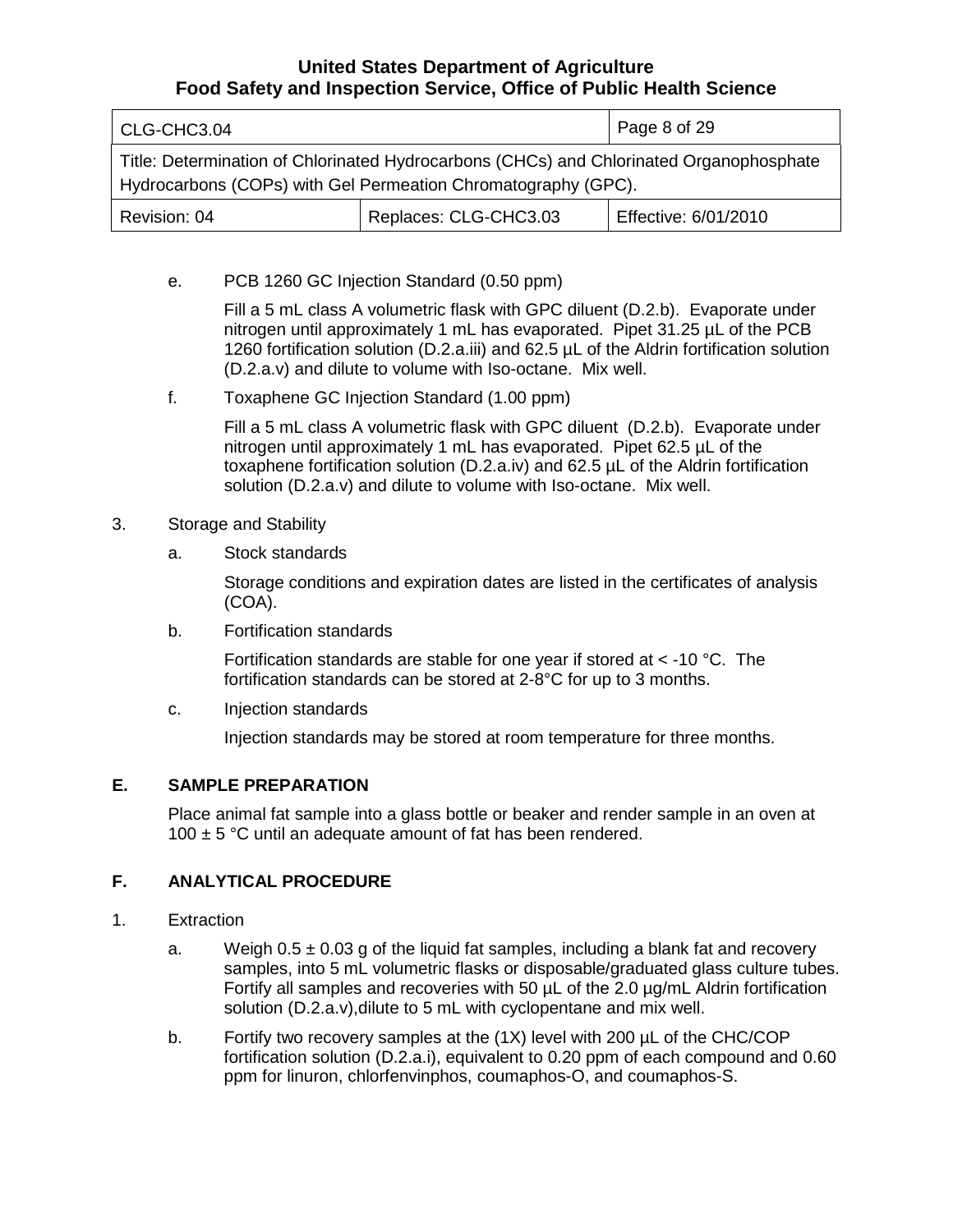| CLG-CHC3.04                                                                                                                                              | Page 9 of 29          |                      |  |  |
|----------------------------------------------------------------------------------------------------------------------------------------------------------|-----------------------|----------------------|--|--|
| Title: Determination of Chlorinated Hydrocarbons (CHCs) and Chlorinated Organophosphate<br>Hydrocarbons (COPs) with Gel Permeation Chromatography (GPC). |                       |                      |  |  |
| Revision: 04                                                                                                                                             | Replaces: CLG-CHC3.03 | Effective: 6/01/2010 |  |  |

- c. Separate recoveries for residues not in the regular fortification solution will need to be prepared if these compounds are being quantitated. Examples are PCBs and toxaphene. Two recovery samples for a violative sample have to be prepared at the level close to the finding.
- d. Filter each sample through a 0.45 µm PTFE filter into GPC input tubes.
- 2. Load samples onto the GPC.

### GPC Conditions:

Note: Conditions can be optimized as necessary.

| Mobile phase flow rate                | 4.5 - 5.0 mL/min              |
|---------------------------------------|-------------------------------|
| Sample loop size                      | $2.5$ mL                      |
| Dump time                             | 8.5 to 9.5 min                |
| Evaporation time                      | 9-10 min                      |
| Evaporation temperature               | $56 - 65 °C$                  |
| High pressure sensor setting          |                               |
| Ultra Sonic Sensor (USS) preload time | 03 (for 2.5-mL loop)          |
| Keeper time                           | 0 sec                         |
| Diluent addition                      | 1 addition, 2 sec at 1 mL/sec |
| Mixing time                           | 10 sec                        |
| Chamber transfer time                 | 5 sec                         |
| Chamber rinse time                    | 20 sec                        |
| Chamber wash temperature              | 55-57 $°C$                    |
| Vacuum pressure                       | 250 Torr                      |
| Final reconstituted volume            | 2 mL in iso-octane            |
|                                       |                               |

#### 3. GC/ECD Conditions

Conditions can be modified to optimize the operation.

| Injector temperature  | 250 °C                             |
|-----------------------|------------------------------------|
| Detector temperature  | 325 °C                             |
| Carrier gas           | <b>Ultra High Purity Helium</b>    |
| Carrier gas flow rate | 12-18 mL/min, constant flow        |
| Make-up gas           | Nitrogen 99.9% purity or better.   |
| Make-up gas flow rate | 25-40 mL/min                       |
| Injection mode        | Splitless with 1 minute purge time |

Oven Temperature Program:

| Initial temperature | 100 $\degree$ C                          |
|---------------------|------------------------------------------|
| Initial time        | 1 minute                                 |
| Ramp #1             | 30 °C/min to 170 °C, hold for 10 minutes |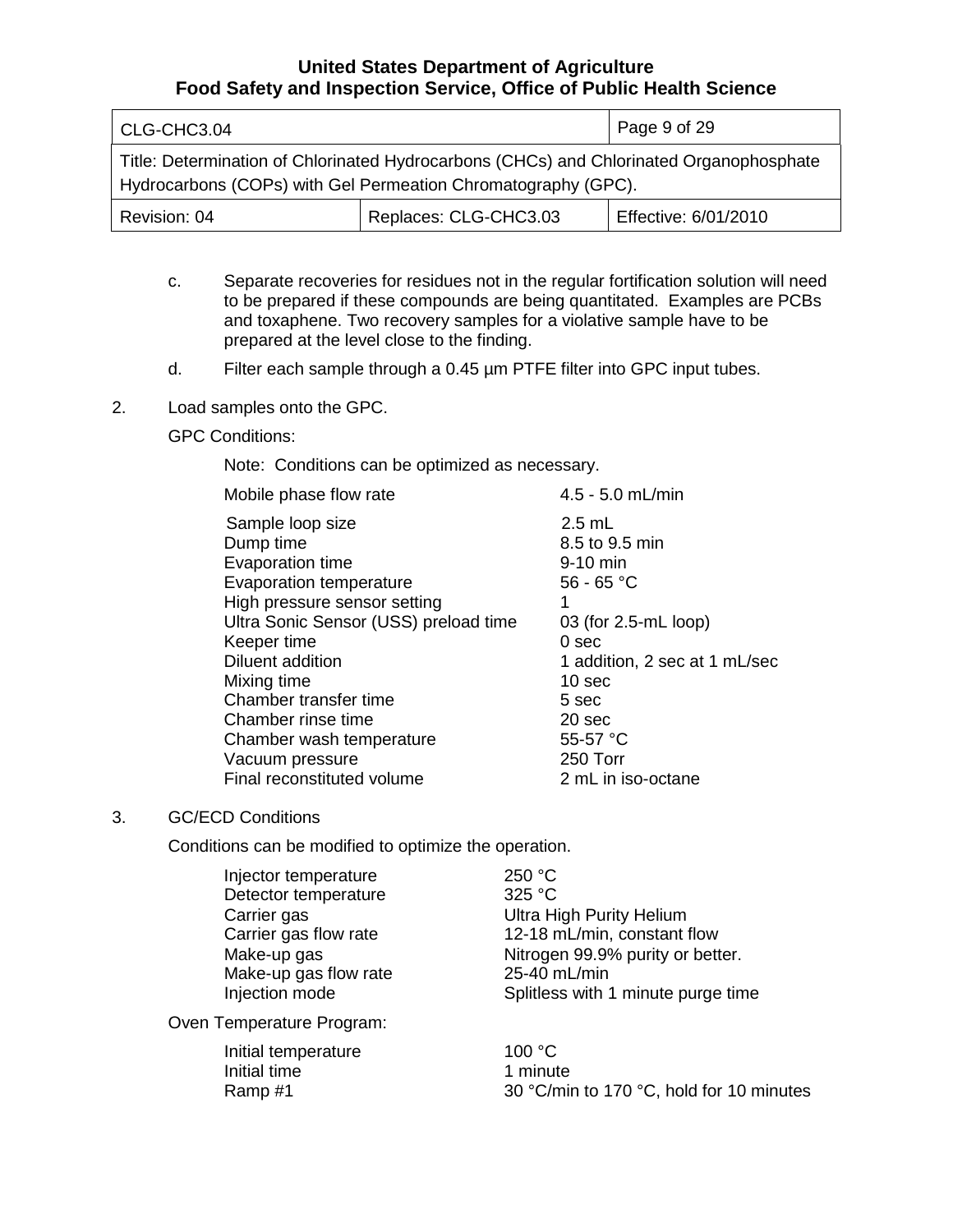| CLG-CHC3.04                                                                                                                                              | Page 10 of 29        |  |
|----------------------------------------------------------------------------------------------------------------------------------------------------------|----------------------|--|
| Title: Determination of Chlorinated Hydrocarbons (CHCs) and Chlorinated Organophosphate<br>Hydrocarbons (COPs) with Gel Permeation Chromatography (GPC). |                      |  |
| Revision: 04                                                                                                                                             | Effective: 6/01/2010 |  |

Total run time<br>
Post run time<br>  $10-15$  minutes

Ramp #2 3.5 °C/min to 280 °C, hold for 10 minutes 10-15 minutes

## 4. General Operation

Typical retention times, relative to aldrin (minutes):

| Analyte           | <b>Retention</b><br>Time | Analyte                       | <b>Retention</b><br><b>Time</b> | Analyte                               | <b>Retention</b><br><b>Time</b> |
|-------------------|--------------------------|-------------------------------|---------------------------------|---------------------------------------|---------------------------------|
| Hexachlorobenzene | 0.47                     | $\alpha$ or cis-<br>Chlordane | 1.59                            | Endosulfan sulfate                    | 2.31                            |
| Alpha BHC         | 0.53                     | Chlorfenvinphos               | 1.65                            | <b>DBC</b>                            | 2.54                            |
| Lindane           | 0.67                     | <b>Dieldrin</b>               | 1.76                            | Mirex                                 | 2.59                            |
| Heptachlor        | 0.82                     | $p, p$ '-DDE                  | 1.79                            | Endrin ketone                         | 2.65                            |
| Aldrin            | 1.00                     | <b>Stirofos</b>               | 1.85                            | Methoxychlor                          | 2.71                            |
| Ronnel            | 1.05                     | Captan                        | 1.85                            | Phosalone                             | 2.80                            |
| Linuron           | 1.24                     | Endrin                        | 1.95                            | Coumaphos-O                           | 3.08                            |
| Chlorpyrifos      | 1.30                     | Endosulfan II                 | 2.06                            | Coumaphos-S                           | 3.17                            |
| Oxychlordane      | 1.31                     | $p, p$ <sup>2</sup> TDE       | 2.10                            | 2,2,4,4,5,5<br>Hexabromo-<br>biphenyl | 3.59                            |
| Heptachlor ep B   | 1.39                     | $O, D^2$ -DDT                 | 2.10                            | Toxaphene                             | <b>NA</b>                       |
| Heptachlor ep A   | 1.45                     | $p, p$ <sup>2</sup> DDT       | 2.24                            | <b>PCB 1254</b>                       | <b>NA</b>                       |
| trans-Nonachlor   | 1.51                     | Carbophenothion               | 2.27                            | <b>PCB 1260</b>                       | <b>NA</b>                       |

Examples of co-eluting compounds are oxychlordane/chlorpyrifos; captan/stirofos; p,p'- TDE/o,p'-DDT; trans-Nonachlor/trans-chlordane; α-chlordane/Endosulfan I; Chlorfenvinphos/o,p'-DDE; Endosulfan II/o,p'-DDT; heptachlor/dichlofenthion; ronnel/chlorpyrifos; and mirex/phenylbutazone*.*

#### 5. Identification and Quantitation

GC operators should use the appropriate calculating function depending on the peak type so that the software could identify the peak by retention time and calculating the amount. The results should be corrected for percent recovery by using the fortified recovery sample (fat) that has been carried through the entire procedure.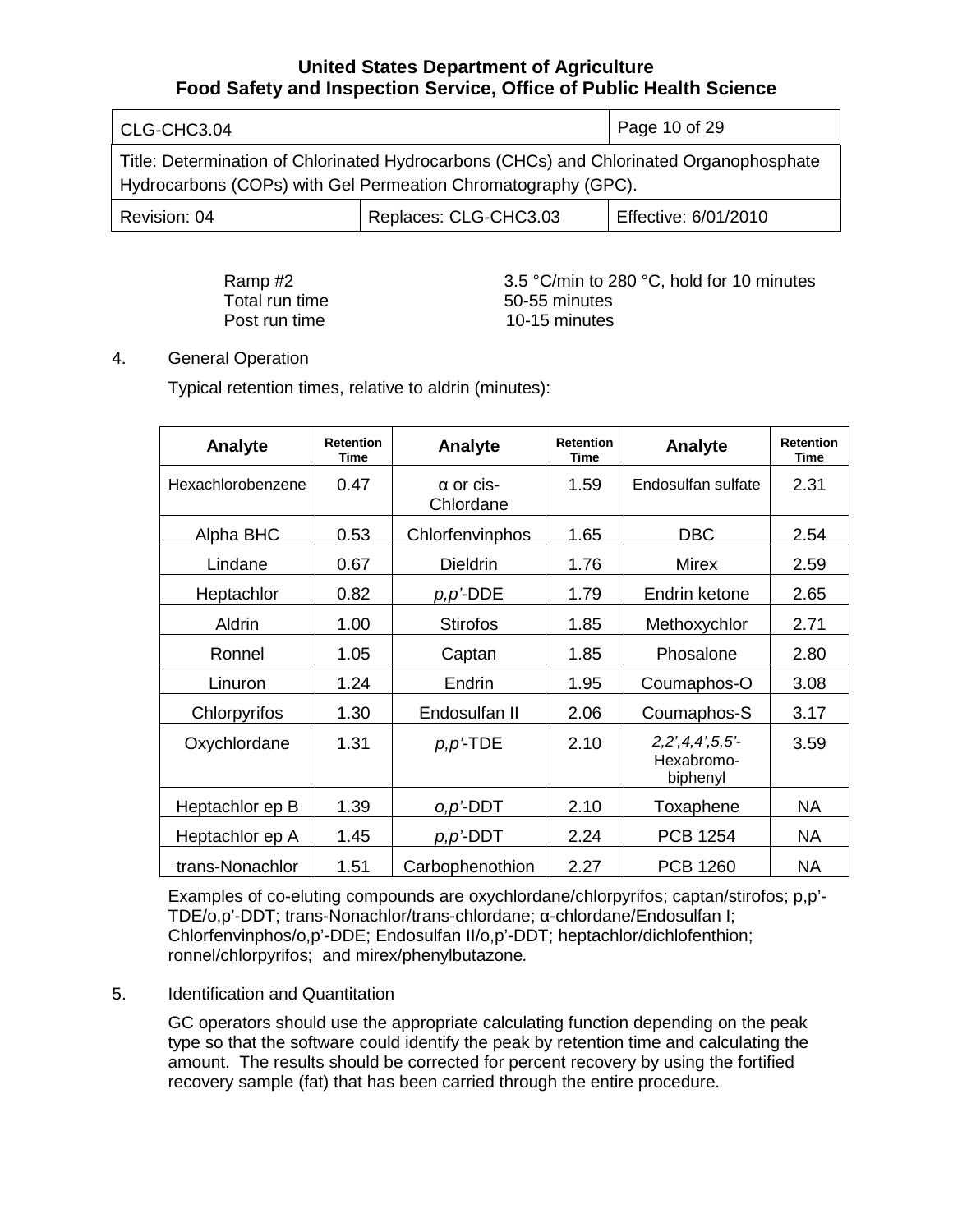| CLG-CHC3.04                                                                                                                                              | Page 11 of 29         |                      |  |
|----------------------------------------------------------------------------------------------------------------------------------------------------------|-----------------------|----------------------|--|
| Title: Determination of Chlorinated Hydrocarbons (CHCs) and Chlorinated Organophosphate<br>Hydrocarbons (COPs) with Gel Permeation Chromatography (GPC). |                       |                      |  |
| Revision: 04                                                                                                                                             | Replaces: CLG-CHC3.03 | Effective: 6/01/2010 |  |

\* Toxaphene is quantitated by summing the instrument response (using area) of peaks attributable to toxaphene in the sample and comparing them to the sum of the peaks of the standard.

\* PCB residues (weathered or otherwise) are quantitated by summing the instrument responses of three to seven peaks common to the sample and to the PCB reference recovery. Use only those peaks from the sample that can be attributed to the Aroclor of interest. External standard quantitation is acceptable. The concentration of the recovery should approximate that found in the sample.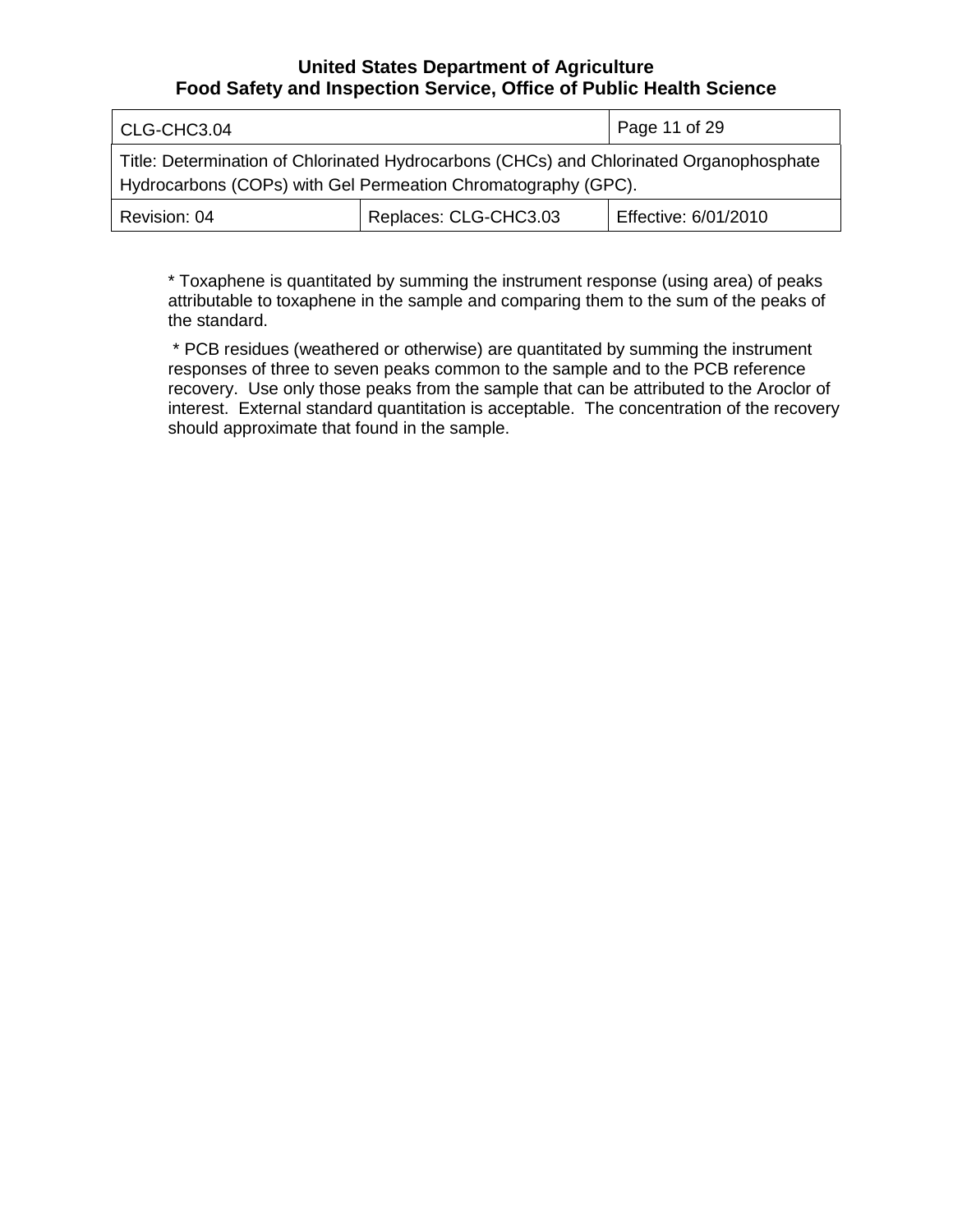| CLG-CHC3.04                                                                                                                                              | Page 12 of 29 |  |  |  |
|----------------------------------------------------------------------------------------------------------------------------------------------------------|---------------|--|--|--|
| Title: Determination of Chlorinated Hydrocarbons (CHCs) and Chlorinated Organophosphate<br>Hydrocarbons (COPs) with Gel Permeation Chromatography (GPC). |               |  |  |  |
| Replaces: CLG-CHC3.03<br>Effective: 6/01/2010<br>Revision: 04                                                                                            |               |  |  |  |

# 6. Sample Chromatograms

#### Response  $6.5e + 07$ 169  $\frac{1}{1}$  $6e+07$  $5.5e + 07$  $5e+07$  $\frac{3}{10.270}$  $4.5e + 07$  $4e + 07$  $3.5e + 07$  $\frac{25}{35.235}$ 10 5 20.26 12.375  $3e + 07$ 14,870  $21$ 24  $27$ 29  $2.5e + 07$ 41.604 36.945 689  $\frac{30}{47.229}$  $2e + 07$  $1.5e + 07$  $\frac{28}{40.51}$  $1e + 07$ 5000000  $20.00$  $40.00$ Time

# a. Figure 1: Chromatogram of theThirty-Compound Standard

# Chromatographic Peak Numbers

- 1. hexachlorobenzene 11. trans-nonachlor 21. carbophenothion
- 2.  $\alpha$ -BHC 12. cis( $\alpha$ ) chlordane 22. endosulfan sulfate
- 
- 4. heptachlor 14. dieldrin 24. mirex
- 
- 
- 7. linuron 17. endrin 27. phosalone
- 
- 9. β-heptachlor epoxide
- 10. α-heptachlor epoxide
- 
- 
- 3. lindane 13. chlorfenvinphos 23. DBC (internal standard)
	-
- 5. aldrin 15. p,p'-DDE 25. endrin ketone
- 6. ronnel 16. stirofos 26. methoxychlor
	-
- 8. chlorpyrifos 18. endosulfan II 28. coumaphos-O
	- 19. p,p'-TDE 29. coumaphos-S
	- 20. p,p'-DDT 30. 2,2',4,4',5,5'- hexabromobiphenyI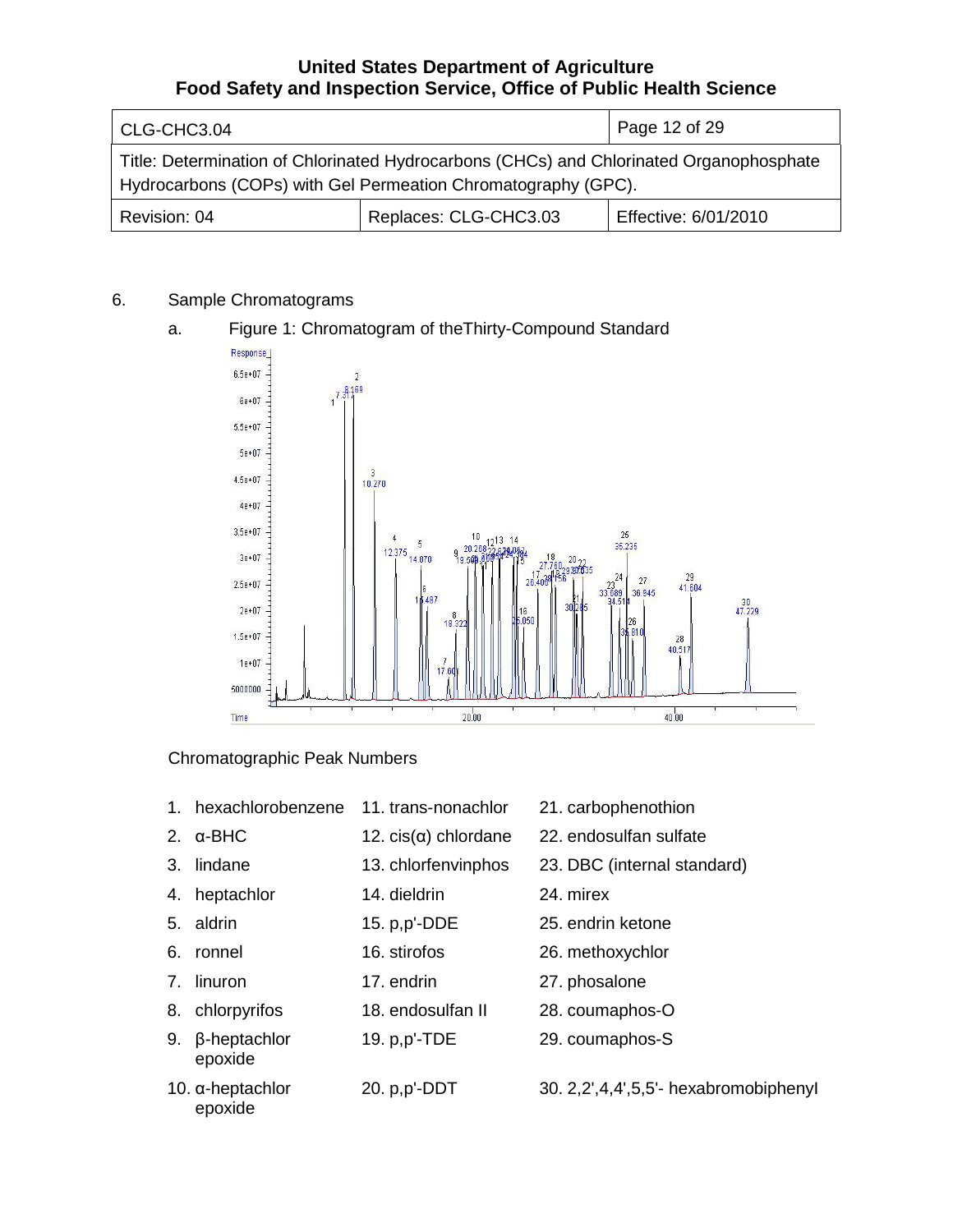| CLG-CHC3.04                                                                                                                                              | Page 13 of 29         |                      |  |
|----------------------------------------------------------------------------------------------------------------------------------------------------------|-----------------------|----------------------|--|
| Title: Determination of Chlorinated Hydrocarbons (CHCs) and Chlorinated Organophosphate<br>Hydrocarbons (COPs) with Gel Permeation Chromatography (GPC). |                       |                      |  |
| Revision: 04                                                                                                                                             | Replaces: CLG-CHC3.03 | Effective: 6/01/2010 |  |



# a. Figure 2: Chromatogram of a Tissue Blank

# **G. CALCULATIONS**

#### 1. Injection Standard in D.2.c

The ppm concentration of the CHCs/COPs in the injection standard  $(C_{\text{INJ}})$  is determined on the basis of the sample weight equivalent (SEq) in the final extract according to the following equations:

Final extract,  $SEq =$   $SMP wt.$   $X$   $GPC SMP Loop Vol.$ Initial Dil. Vol. Final Ext. Vol.  $X = 2.5$  mL = 0.125 g SMP/mL  $=$   $\frac{0.5 \text{ g}}{5 \text{ ml}}$   $\frac{2.5 \text{ ml}}{2 \text{ ml}}$ where SMP wt.  $= 0.5$  g sample weight

Initial Dil. Vol.  $=$  5 mL, initial dilution volume GPC SMP Loop Vol. = 2.5 mL Final Ext. Vol. = 2 mL, final extract volume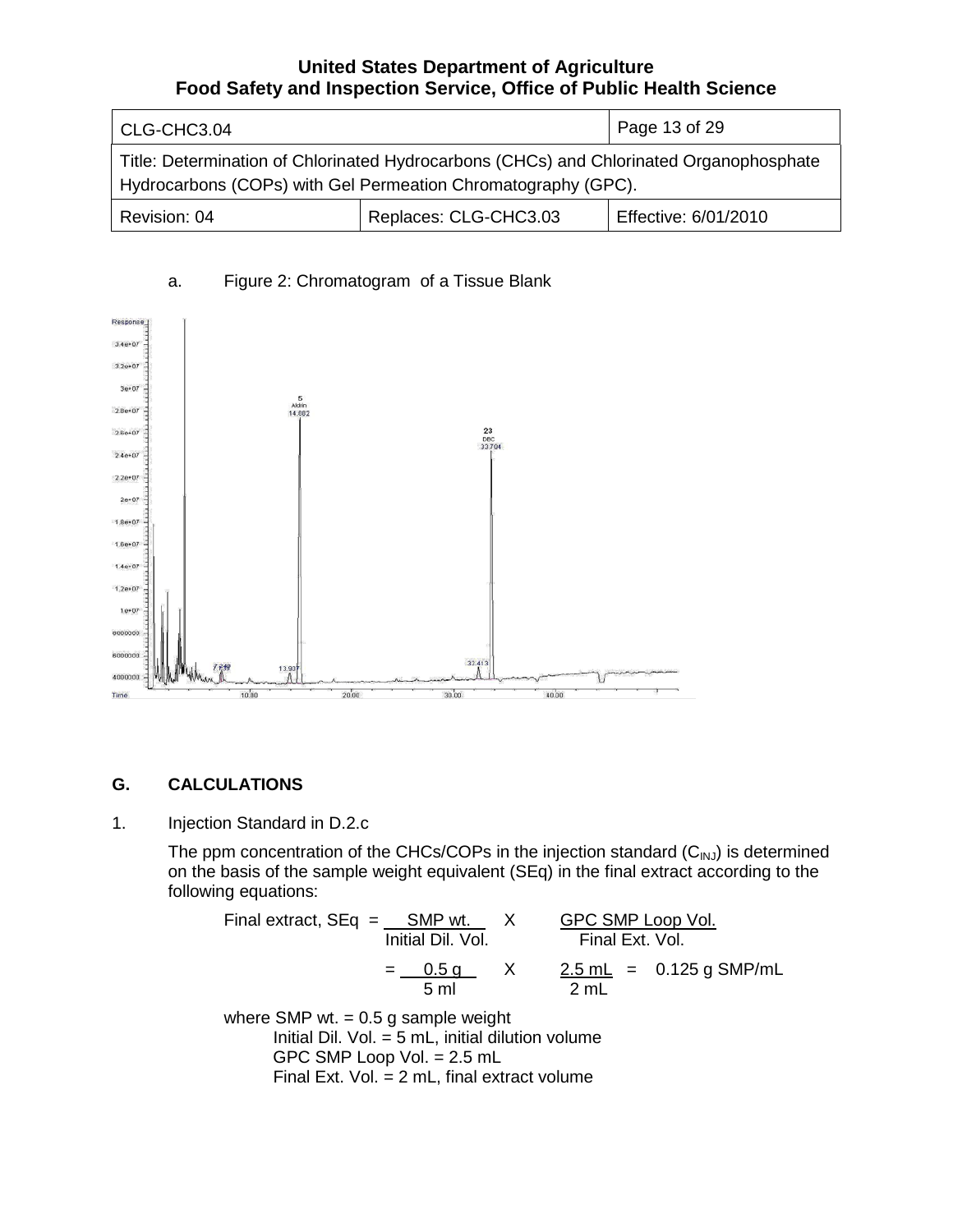| CLG-CHC3.04                                                                                                                                              | Page 14 of 29 |  |  |
|----------------------------------------------------------------------------------------------------------------------------------------------------------|---------------|--|--|
| Title: Determination of Chlorinated Hydrocarbons (CHCs) and Chlorinated Organophosphate<br>Hydrocarbons (COPs) with Gel Permeation Chromatography (GPC). |               |  |  |
| Replaces: CLG-CHC3.03<br>Effective: 6/01/2010<br>Revision: 04                                                                                            |               |  |  |

ppm C<sub>INJ</sub> = 
$$
\frac{C_{\text{STD}} \times \text{Vol. STD}}{\text{Dil. Vol.}} \times \frac{1}{\text{Final extract, SEq}}
$$
  
\n=  $\frac{C_{\text{STD}} \times 0.250 \text{ mL}}{5 \text{ mL}} \times \frac{1 \text{ mL}}{0.125 \text{ g}}$   
\nwhere C<sub>STD</sub> = concentration of the fortification standard, D.2.a.i.  
\n $\frac{Vol_{\text{STD}}}{\text{N}} = 0.250 \text{ mJ}$  values of the fortification standard

Vol.  $STD = 0.250$  mL volume of the fortification standard Dil. Vol.  $= 5$  mL, dilution volume

If a different dilution volume is desired, adjust the fortification standard amount proportionally. For example, use 0.5 mL fortification standard to prepare 10 mL of the injection standard. GC injection volume does not appear in the calculations because it is the same for quality samples as well as for test samples.

|                    |                      |               |           | Aldrin solution | Aldrin              |                        |
|--------------------|----------------------|---------------|-----------|-----------------|---------------------|------------------------|
|                    |                      |               |           |                 | Amount in           |                        |
|                    |                      | (1)           | (2)       | (3)             | Each Soln $(\mu g)$ | Concentration          |
|                    |                      | Weight of fat | Volume    | Concentration   |                     |                        |
|                    |                      | (g)           | $(\mu L)$ | $(\mu g/mL)$    | $(2)$ x $(3)$       | $(\mu$ g Aldrin/g fat) |
| Before loading on  |                      |               |           |                 |                     | $(2)x(3)/(1) = 0.2$    |
| <b>GPC</b>         | 5 mL of fat soln *   | 0.5           | 50        | 2               | 0.1                 | $\mu$ g/g              |
| Loading onto GPC   |                      |               |           |                 |                     |                        |
| column             | 2.5 mL fat soln *    | 0.25          | 25        | 2               | 0.05                |                        |
| After GPC clean-up | 2mL final extract ** | 0.25          | 25        |                 | 0.05                |                        |
| Per mL of inj. std | 1mL final extract ** | 0.125         | 12.5      |                 | 0.025               |                        |

|                    |                      |               |           | <b>CHC</b> fortification soln | CHC<br>Compounds    |                     |
|--------------------|----------------------|---------------|-----------|-------------------------------|---------------------|---------------------|
|                    |                      |               |           |                               | Amount in           |                     |
|                    |                      | (1)           | (2)       | (3)                           | Each Soln $(\mu g)$ | Concentration       |
|                    |                      | Weight of fat | Volume    | Concentration                 |                     |                     |
|                    |                      | (g)           | $(\mu L)$ | $(\mu g/mL)$                  | $(2)$ x $(3)$       | $(\mu g$ CHC/g fat) |
| Before loading on  |                      |               |           |                               |                     | $(2)x(3)/(1) = 0.2$ |
| <b>GPC</b>         | 5 mL of fat soln *   | 0.5           | 200       | 0.5                           | 0.1                 | $\mu$ g/g           |
| Loading onto GPC   |                      |               |           |                               |                     |                     |
| column             | 2.5 mL fat soln $*$  | 0.25          | 100       | 0.5                           | 0.05                |                     |
| After GPC clean-up | 2mL final extract ** | 0.25          | 100       | 0.5                           | 0.05                |                     |
| Per mL of inj. std | 1mL final extract ** | 0.125         | 50        | 0.5                           | 0.025               |                     |

\* in cyclopentane

\*\* in diluent (Iso-octane and DBC) the same calculation

applied to CHC compounds with 1.5ug/mL or 0.60 ppm.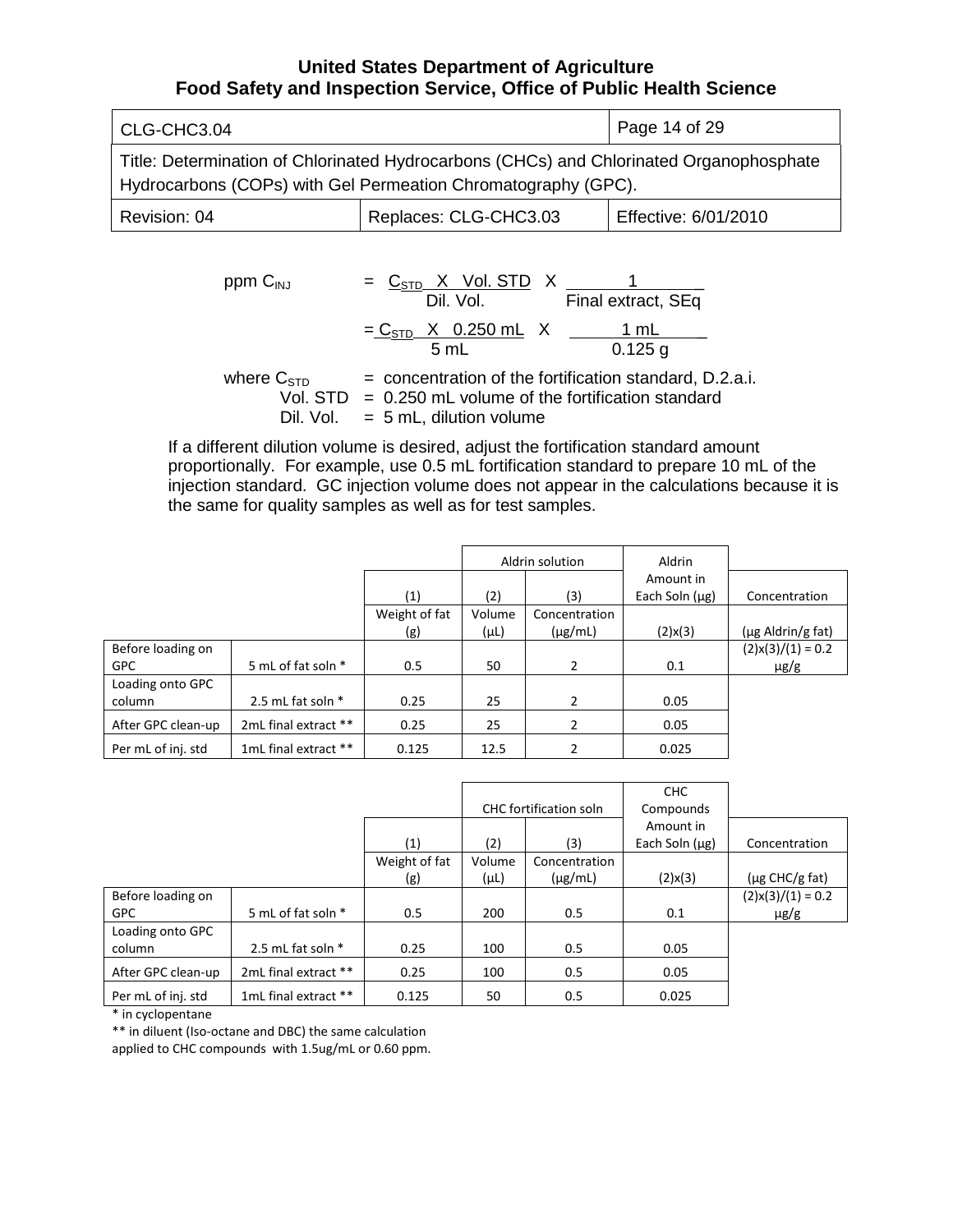| CLG-CHC3.04                                                                                                                                              |                       | Page 15 of 29        |
|----------------------------------------------------------------------------------------------------------------------------------------------------------|-----------------------|----------------------|
| Title: Determination of Chlorinated Hydrocarbons (CHCs) and Chlorinated Organophosphate<br>Hydrocarbons (COPs) with Gel Permeation Chromatography (GPC). |                       |                      |
| Revision: 04                                                                                                                                             | Replaces: CLG-CHC3.03 | Effective: 6/01/2010 |

2. Calculating Results Using Recovery Correction

All CHC results are recovery corrected.

For each CHC/COP, the percent recovery (% Rec.), ppm amount in the sample, and recovery corrected ppm amount in the sample are calculated by using the following equations:

| % Rec. CHC/COP<br>$\mathbf{r} = \mathbf{r}$            | $R_{SPK}$ / $R_{STD}$ X 100                             |
|--------------------------------------------------------|---------------------------------------------------------|
| ppm CHC/COP <sub>IS</sub><br>$\mathbf{r} = \mathbf{r}$ | $R_{\text{SMP}}$ / $R_{\text{STD}}$ X $C_{\text{INL}}$  |
| ppm (Rec. Corrected) =                                 | (ppm CHC/COP <sub>IS</sub> ) / (% Rec. CHC/COP) $X$ 100 |

where  $R_{\text{SMP}}$ ,  $R_{\text{STD}}$ , and  $R_{\text{SPK}}$  are the ratios of the analyte GC/ECD responses (peak area or height) obtained for the sample, injection standard  $(C_{INJ})$ , and spiked 1X recovery  $(F.1.b)$ , respectively, to the internal standard (DBC) response.  $C_{\text{INJ}}$  is the ppm concentration of the analyte in the injection standard.

## 3. External Standard (ES) Quantitation

For each CHC/COP, the percent recovery (% Rec.), ppm amount in the sample, and recovery corrected ppm amount in the sample are calculated by using the following equations:

| % Rec. CHC/COP<br>$\mathbf{r} = \mathbf{r} \mathbf{r}$ and $\mathbf{r} = \mathbf{r} \mathbf{r}$ | $\mathsf{P}_{\mathsf{SPK}}$ / $\mathsf{P}_{\mathsf{STD}}$ X 100 |
|-------------------------------------------------------------------------------------------------|-----------------------------------------------------------------|
| ppm CHC/COP <sub>ES</sub> = $P_{SNP}$ / $P_{STD}$ X C <sub>INJ</sub>                            |                                                                 |
| $ppm$ (Rec. Corrected) =                                                                        | (ppm CHC/COP <sub>FS</sub> ) / (% Rec. CHC/COP) $X$ 100         |

where  $P_{SNP}$ ,  $P_{STD}$ , and  $P_{SPK}$  are the GC/ECD area/height responses for each analyte obtained for the sample, injection standard  $(C_{\text{IMJ}})$ , and spiked recovery.  $C_{\text{IMJ}}$  is the ppm concentration of the analyte in the injection standard

# **H. SAFETY INFORMATION AND PRECAUTIONS**

- 1. Required Protective Equipment safety glasses, laboratory coat, and nitrile gloves.
- 2. Hazards

| Procedure Step                            | Hazard                                                    | <b>Recommended Safe Procedures</b>                               |
|-------------------------------------------|-----------------------------------------------------------|------------------------------------------------------------------|
| Ethyl acetate/<br>Cyclopentane<br>mixture | Highly flammable; Irritating<br>to skin and mucous tissue | Prepare mixture in fume hood.<br>Vent GPC vapors to a fume hood. |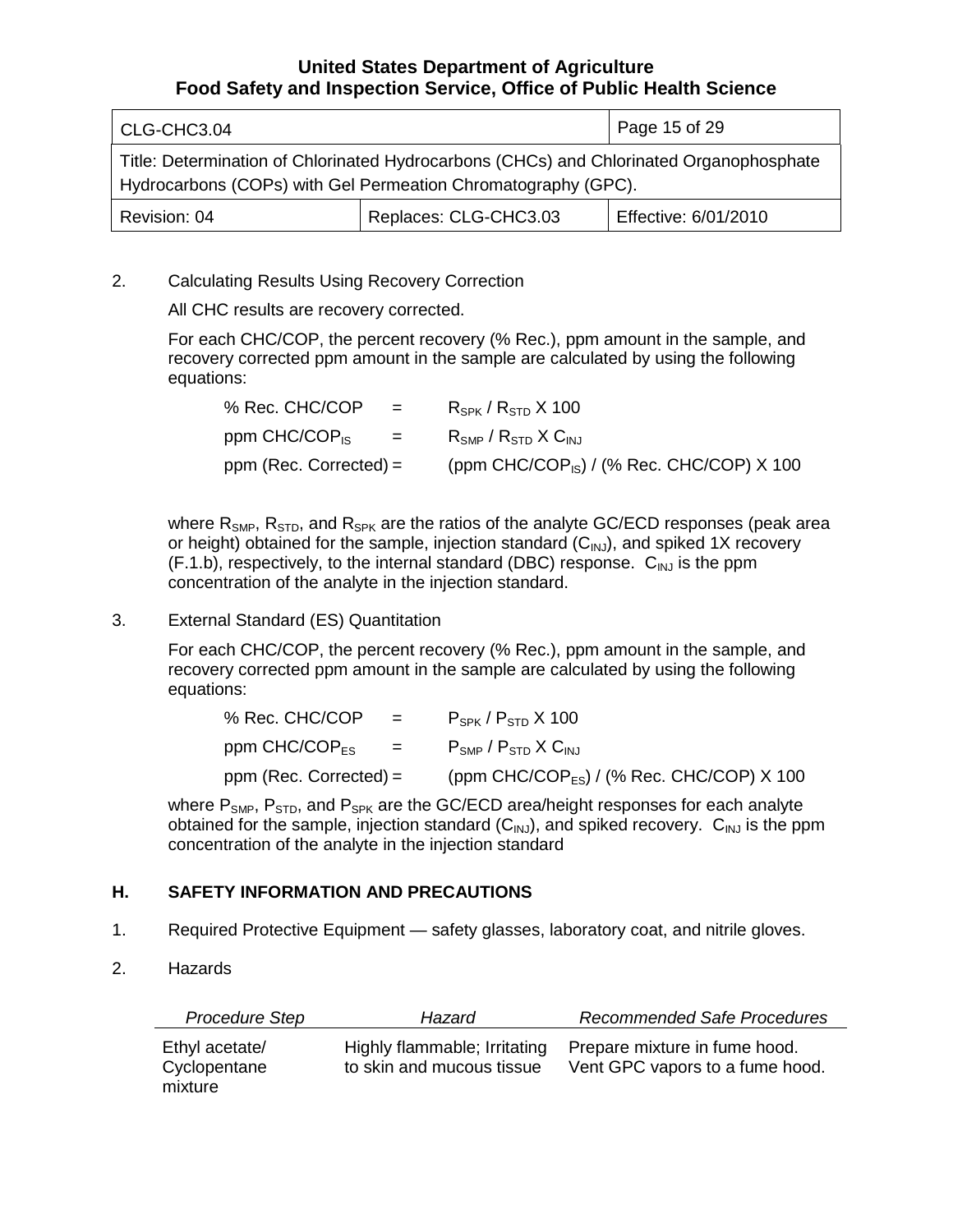| CLG-CHC3.04                                                                                                                                              |                       | Page 16 of 29        |
|----------------------------------------------------------------------------------------------------------------------------------------------------------|-----------------------|----------------------|
| Title: Determination of Chlorinated Hydrocarbons (CHCs) and Chlorinated Organophosphate<br>Hydrocarbons (COPs) with Gel Permeation Chromatography (GPC). |                       |                      |
| Revision: 04                                                                                                                                             | Replaces: CLG-CHC3.03 | Effective: 6/01/2010 |

## 3. Disposal Procedures

| Procedure Step                            | Hazard    | <b>Recommended Safe Procedures</b>                                                                                                                                                                                              |
|-------------------------------------------|-----------|---------------------------------------------------------------------------------------------------------------------------------------------------------------------------------------------------------------------------------|
| Ethyl acetate/<br>Cyclopentane<br>mixture | See above | This mixture should be temporarily<br>stored with the flammable waste<br>solvents until disposal by the waste<br>disposal contractor or in-house<br>specialist. Observe all Federal,<br>state, and local environmental<br>laws. |

# **I. QUALITY ASSURANCE PLAN**

## 1. Performance Standards

# a. Fortified recovery requirements

| Analyte            | % Recovery | Repeatability<br>(% CV) | Reproducibility*<br>(% CV) |
|--------------------|------------|-------------------------|----------------------------|
| <b>HCB</b>         | 70 - 120   | 17                      | 20                         |
| alpha BHC          | 70 - 120   | 17                      | 20                         |
| Lindane            | 70 - 120   | 17                      | 20                         |
| Heptachlor         | 70 - 120   | 17                      | 20                         |
| Aldrin             | 70 - 120   | 17                      | 20                         |
| Ronnel             | 70 - 120   | 17                      | <b>ND</b>                  |
| Oxychlordane       | 70 - 120   | 17                      | 20                         |
| Chlorpyrifos       | $50 - 120$ | 17                      | 20                         |
| Nonachlor          | 70 - 120   | 17                      | 20                         |
| Heptachlor epoxide | 70 - 120   | 17                      | 20                         |
| trans-Chlordane    | 70 - 120   | 17                      | 20                         |
| cis-Chlordane      | 70 - 120   | 17                      | 20                         |
| Chlorfenvinphos    | 70 - 120   | 17                      | <b>ND</b>                  |
| Dieldrin           | 70 - 120   | 17                      | 20                         |
| $p, p$ '-DDE       | 70 - 120   | 17                      | 20                         |
| Captan             | $50 - 120$ | 17                      | <b>ND</b>                  |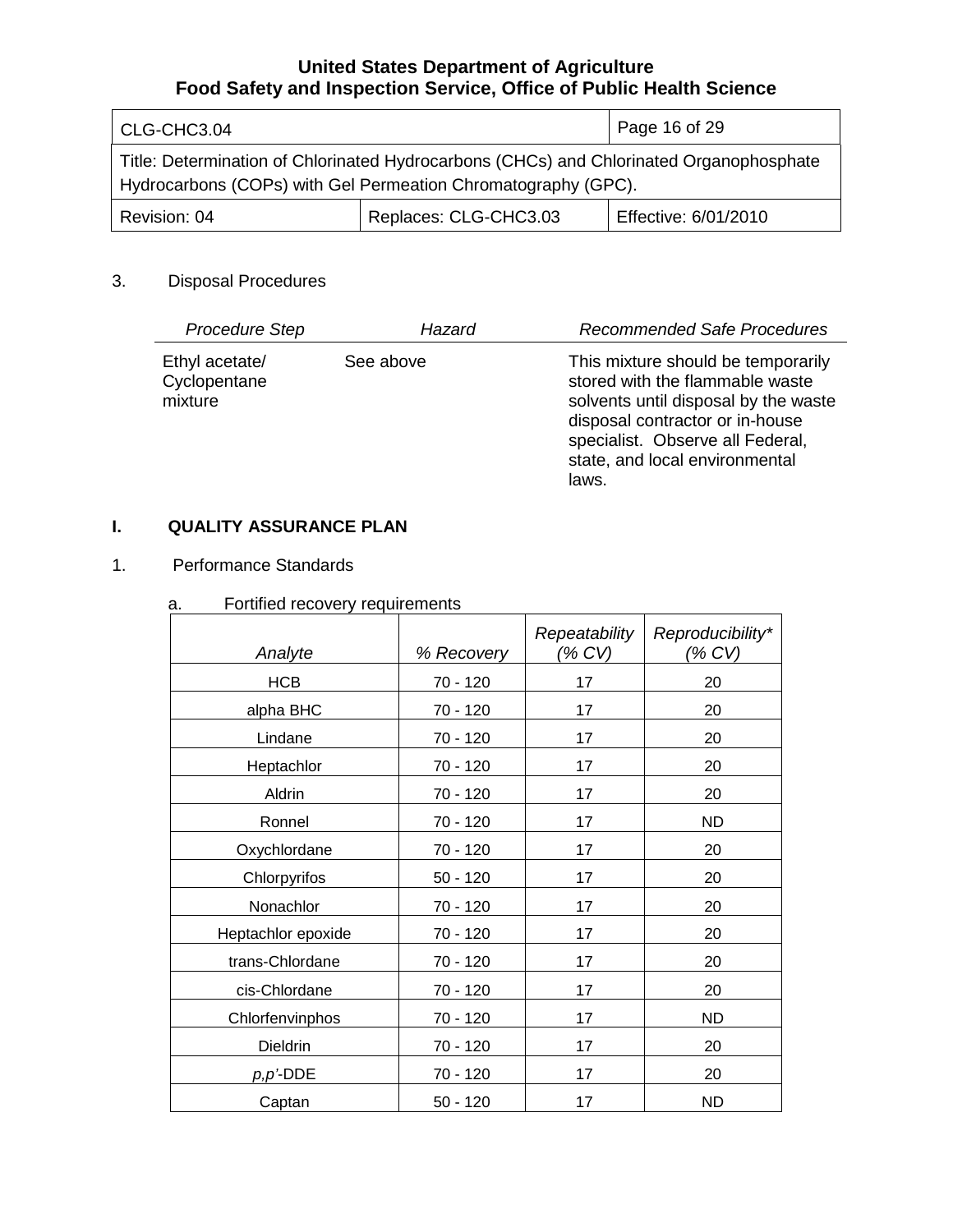| CLG-CHC3.04                                                                                                                                              |                       | Page 17 of 29        |  |
|----------------------------------------------------------------------------------------------------------------------------------------------------------|-----------------------|----------------------|--|
| Title: Determination of Chlorinated Hydrocarbons (CHCs) and Chlorinated Organophosphate<br>Hydrocarbons (COPs) with Gel Permeation Chromatography (GPC). |                       |                      |  |
| Revision: 04                                                                                                                                             | Replaces: CLG-CHC3.03 | Effective: 6/01/2010 |  |

| Analyte         | % Recovery | Repeatability<br>(% CV) | Reproducibility*<br>(% CV) |
|-----------------|------------|-------------------------|----------------------------|
| <b>Stirofos</b> | $50 - 120$ | 17                      | <b>ND</b>                  |
| Kepone          | $50 - 120$ | 17                      | ND.                        |
| Endrin          | 70 - 120   | 17                      | 20                         |
| $p, p'$ -TDE    | 70 - 120   | 17                      | 20                         |
| Endosulfan II   | 70 - 120   | 17                      | 20                         |
| $p, p'$ -DDT    | 70 - 120   | 17                      | 20                         |
| <b>Mirex</b>    | 70 - 120   | 17                      | 20                         |
| Methoxychlor    | 70 - 120   | 17                      | 20                         |
| Coumaphos-S     | 70 - 120   | 17                      | ND                         |
| Toxaphene       | 70 - 120   | 12                      | 20                         |
| <b>PCB 1254</b> | 70 - 120   | 12                      | 20                         |
| <b>PCB 1260</b> | 70 - 120   | 12                      | 20                         |

ND – Not Determined \* Within-Lab reproducibility

- a. Aldrin recovery: 70-120%
- b. Chromatography: All pesticides of interest should be at least 60% resolved for quantitation
- c. Blank sample: No peaks should be present at or greater than 10% of the recovery for each compound
- 2. Critical Control Points and Specifications

| Record | <b>Acceptable Control</b> |
|--------|---------------------------|
|        |                           |

- a. Rendering oven temperature  $100 \pm 5$  °C
- b. Sample weight  $0.5 \pm 0.03$  g fat
- 3. Readiness To Perform
	- a. Familiarization
		- i. Phase I: Standards-External standard curve analyzed over three different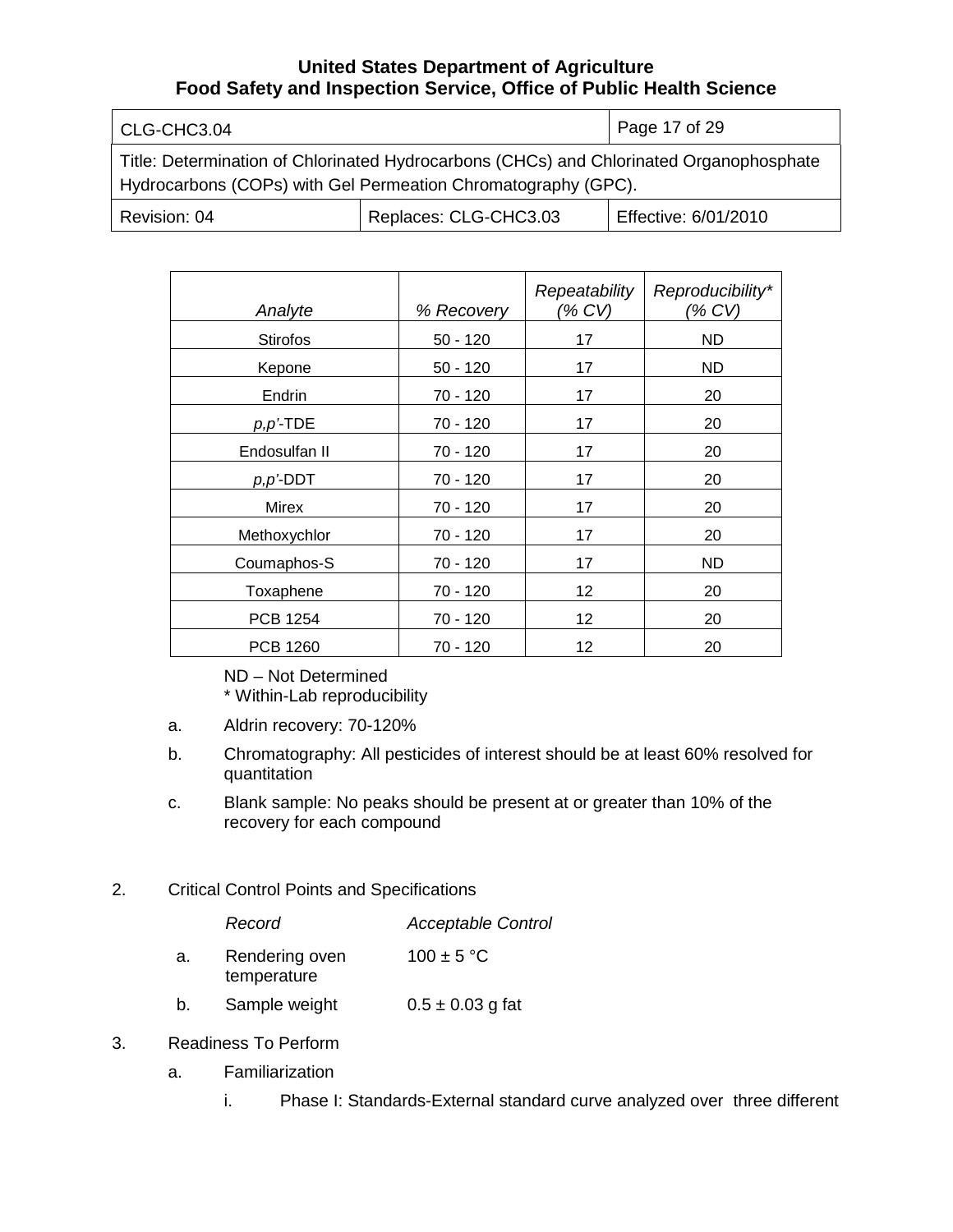| CLG-CHC3.04                                                                                                                                              |                       | Page 18 of 29        |  |
|----------------------------------------------------------------------------------------------------------------------------------------------------------|-----------------------|----------------------|--|
| Title: Determination of Chlorinated Hydrocarbons (CHCs) and Chlorinated Organophosphate<br>Hydrocarbons (COPs) with Gel Permeation Chromatography (GPC). |                       |                      |  |
| Revision: 04                                                                                                                                             | Replaces: CLG-CHC3.03 | Effective: 6/01/2010 |  |

days, which will include the following:

- (a) 0 Level
- (b) At 0.5X Level
- (c) At 1X Level
- (d) At 2X Level

 $1X = 0.60$  ppm for linuron, chlorfenvinphos, coumaphos-O, and coumaphos-S; 0.20 ppm for all other pesticides.

The correlation coefficient must be  $\geq 0.995$ , except for linuron, chlorfenvinphos, coumaphos O & S.

ii. Phase II: Fortified samples-3 replicates spiked at the levels specified below over 3 different days. Each set includes a reagent blank and a blank fat sample.

- (a) At 0.5X Level –Sample spiked with 100 µL of the fortification solution (D.2.a.i)
- (b) At 1X Level –Sample spiked with 200 µL of the fortification solution(D.2.a.i)
- (c) At 2X Level-Sample spiked with 400 µL of the fortification solution (D.2.a.i)

The 1X level for PCBs is 0.5 ppm. Both aldrin and DBC should be at 0.2 ppm for all standards and samples.

#### PCB Levels

- (a) 0.5X Level-Sample spiked with 12.5 µL of the PCB fortification solution (D.2.a.ii or D.2.a.iii)
- (b) 1X Level-Sample spiked with 25 µL of the PCB fortification solution (D.2.a.ii or D.2.a.iii)
- (c) 2X Level-Sample spiked with 50 µL of the PCB fortification solution (D.2.a.ii or D.2.a.iii)

Phase I and Phase II may be performed concurrently.

- iii. Phase III: Check samples for analyst accreditation.
	- (a) A total of 6 samples unknown to the analyst. At least one must be blank and the remainder must be fortified at or above the MPL (Section I.7).
	- (b) Report analytical findings to Quality Assurance Manager (QAM) and supervisor.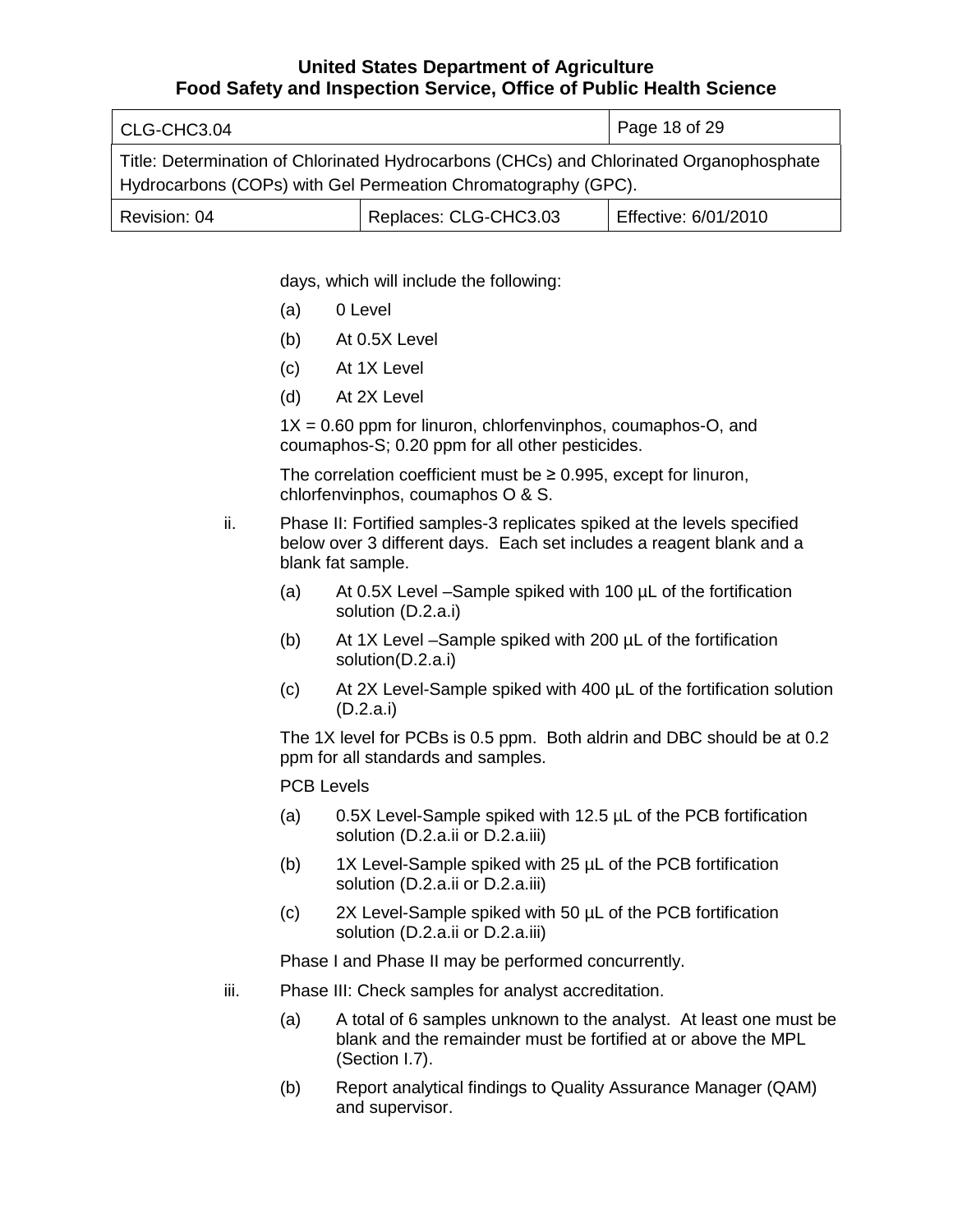| CLG-CHC3.04                                                                                                                                              |                       | Page 19 of 29        |
|----------------------------------------------------------------------------------------------------------------------------------------------------------|-----------------------|----------------------|
| Title: Determination of Chlorinated Hydrocarbons (CHCs) and Chlorinated Organophosphate<br>Hydrocarbons (COPs) with Gel Permeation Chromatography (GPC). |                       |                      |
| Revision: 04                                                                                                                                             | Replaces: CLG-CHC3.03 | Effective: 6/01/2010 |

(c) Authorization by the QAM and Supervisor is required to commence official analysis.

Analyst accreditation for PCB analysis must be performed separately following the accreditation plan provided above.

b. Acceptability criteria

Refer to I. 1.

- 4. Intralaboratory Check Samples
	- a. System, minimum contents.
		- i. Frequency: Once per week per analyst when samples are analyzed.
		- i. Composition: Each intralaboratory check sample should contain three compounds: an early eluter, a late eluter and one in between. For example, alpha-BHC (early eluter), Mirex (late eluter) and p,p'-DDE (eluting in between).
		- ii. Records are to be maintained.
	- b. Acceptability criteria.

Refer to I. 1.

If unacceptable values are obtained, then:

- i. Stop all official analyses by that analyst with this method.
- ii. Take corrective action.
- 5. Sample Acceptability and Stability
	- a. Matrix: Fat, extracted fat from adipose tissue
	- b. Sample receipt size: Enough sample to obtain 0.5 g of rendered fat.
	- c. Condition upon receipt: Not spoiled or rancid.
	- d. Sample storage:
		- i. Time: CHCs, indefinite; organophosphates, approximately 1 month.
		- ii. Condition: refrigerated or frozen.
- 6. Sample Set
	- a. Blank fat
	- b. Standard(s)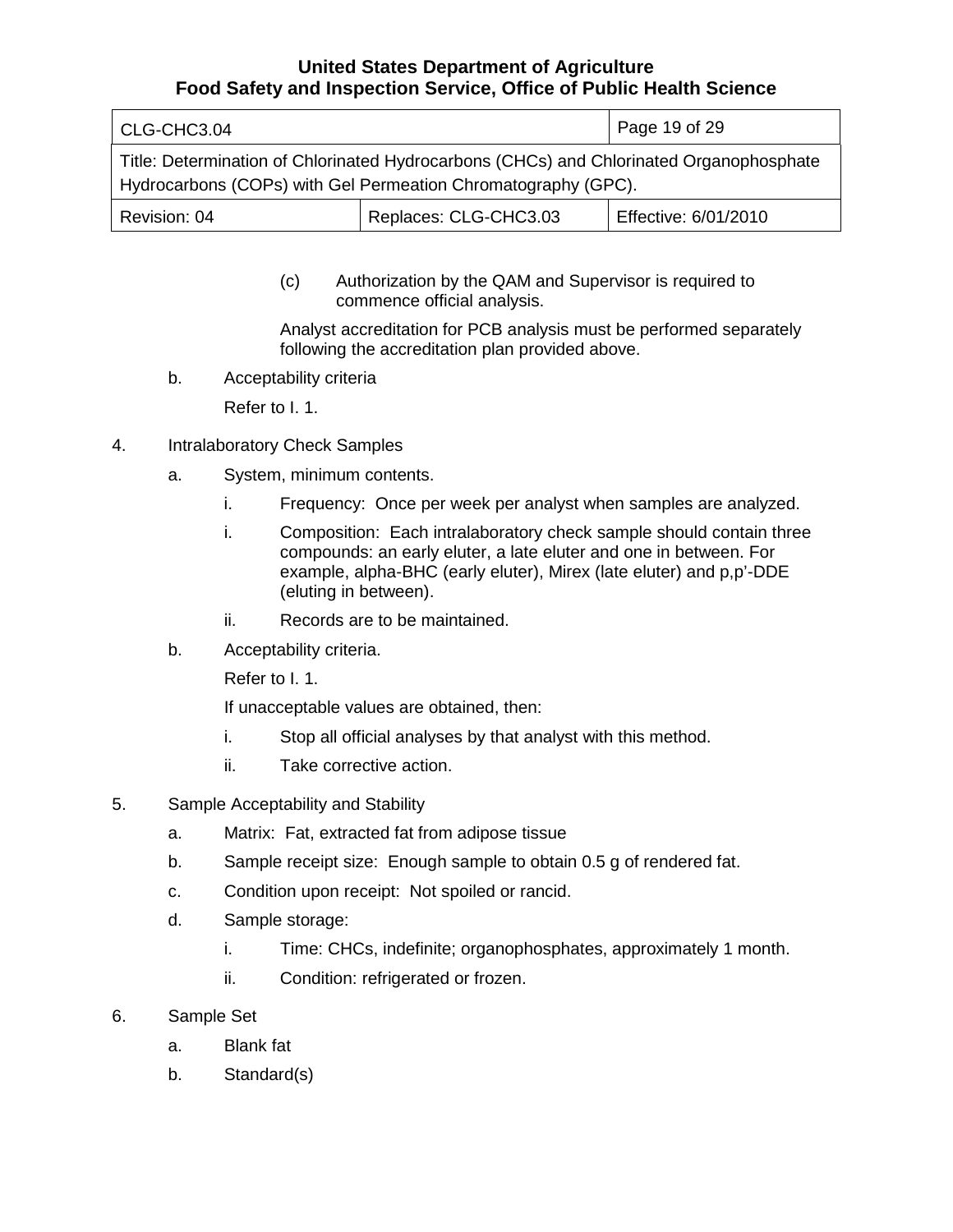| CLG-CHC3.04                                                                                                                                              |                       | Page 20 of 29        |
|----------------------------------------------------------------------------------------------------------------------------------------------------------|-----------------------|----------------------|
| Title: Determination of Chlorinated Hydrocarbons (CHCs) and Chlorinated Organophosphate<br>Hydrocarbons (COPs) with Gel Permeation Chromatography (GPC). |                       |                      |
| Revision: 04                                                                                                                                             | Replaces: CLG-CHC3.03 | Effective: 6/01/2010 |

- c. Recovery:
	- i. Routine samples: at least two recoveries at the 1X level.
	- ii. Special samples (e.g. violation): two recoveries of the pesticide of interest at the level close to the finding or its tolerance level.
- d. Samples
- 7. Sensitivity
	- a. Minimum proficiency level (MPL):

| Pesticide Name     | MPL (ppm) | Pesticide Name  | MPL (ppm) |
|--------------------|-----------|-----------------|-----------|
| <b>HCB</b>         | 0.10      | Captan          | 0.04      |
| alpha BHC          | 0.10      | <b>Stirofos</b> | 0.06      |
| Lindane            | 0.10      | Kepone          | 0.06      |
| Heptachlor         | 0.10      | Endrin          | 0.10      |
| Aldrin             | 0.10      | $p, p'$ -TDE    | 0.15      |
| Ronnel             | 0.03      | $o, p'$ -DDT    | 0.15      |
| Linuron            | 0.50      | Endosulfan II   | 0.04      |
| Oxychlordane       | 0.04      | $p, p$ '-DDT    | 0.15      |
| Chlorpyrifos       | 0.10      | Carbophenthion  | 0.06      |
| Nonachlor          | 0.15      | <b>Mirex</b>    | 0.10      |
| Heptachlor epoxide | 0.10      | Methoxychlor    | 0.50      |
| Endosulfan I       | 0.02      | Phosalone       | 0.02      |
| trans-Chlordane    | 0.30      | Coumaphos-O     | 0.20      |
| cis-Chlordane      | 0.30      | Coumaphos-S     | 0.20      |
| Chlorfenvinphos    | 0.05      | Toxaphene       | 1.00      |
| <b>Dieldrin</b>    | 0.10      | <b>PCB 1254</b> | 0.50      |
| $p, p'$ -DDE       | 0.10      | <b>PCB 1260</b> | 0.50      |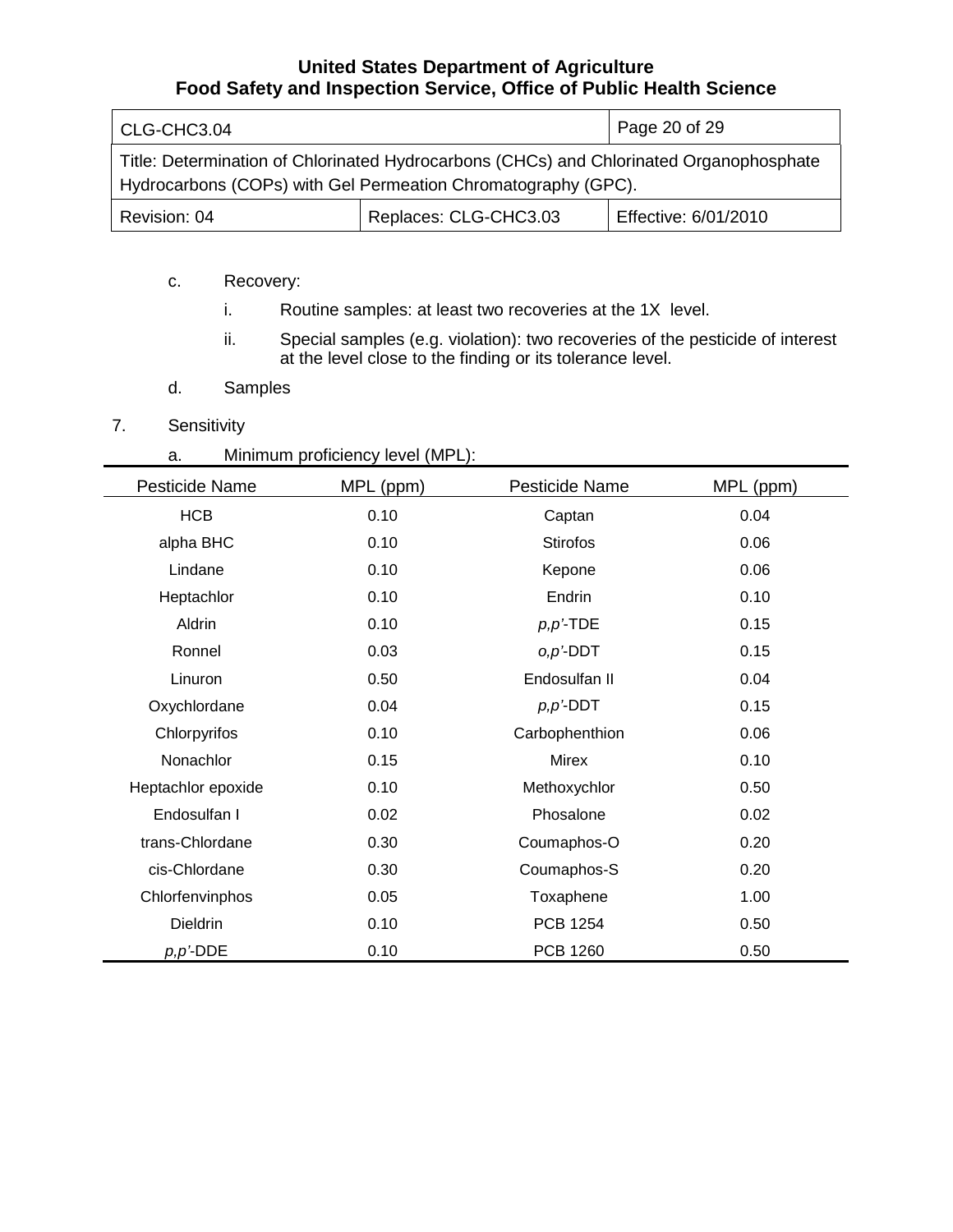| CLG-CHC3.04                                                                                                                                              |                       | Page 21 of 29        |
|----------------------------------------------------------------------------------------------------------------------------------------------------------|-----------------------|----------------------|
| Title: Determination of Chlorinated Hydrocarbons (CHCs) and Chlorinated Organophosphate<br>Hydrocarbons (COPs) with Gel Permeation Chromatography (GPC). |                       |                      |
| Revision: 04                                                                                                                                             | Replaces: CLG-CHC3.03 | Effective: 6/01/2010 |

# **J. WORKSHEET**

| <b>USDA</b>                                                     |                      | <b>HEC-CHC-COP</b><br><b>GPC WORKSHEET</b> |  |                                                                                                  |                          |                        |  |
|-----------------------------------------------------------------|----------------------|--------------------------------------------|--|--------------------------------------------------------------------------------------------------|--------------------------|------------------------|--|
|                                                                 |                      |                                            |  |                                                                                                  |                          |                        |  |
|                                                                 |                      |                                            |  | REGULATORY CHEMISTRY SECTION, USDA-FSIS WESTERN LAB 620 CENTRAL AVE., BLDG. 1, ALAMEDA, CA 94501 |                          |                        |  |
| Individual sample size = 0.5 g weighed, 0.25 g processed by GPC |                      |                                            |  |                                                                                                  | <b>Start date:</b>       |                        |  |
| Final volume of GPC extract = 2.0 mL                            |                      |                                            |  |                                                                                                  | <b>Completed date:</b>   |                        |  |
| Aldrin and DBC at 200 ppb for CHC and 100 ppb for HEC           |                      |                                            |  |                                                                                                  |                          |                        |  |
|                                                                 | <b>ALDRIN</b>        |                                            |  |                                                                                                  |                          |                        |  |
|                                                                 | <b>FOUND</b>         |                                            |  |                                                                                                  |                          |                        |  |
| SAMPLE#                                                         | (ppb)                |                                            |  | <b>RESULTS (ppm) AND COMMENTS</b>                                                                |                          |                        |  |
| <b>BLANK</b>                                                    |                      |                                            |  |                                                                                                  |                          |                        |  |
|                                                                 |                      |                                            |  |                                                                                                  |                          |                        |  |
|                                                                 |                      |                                            |  |                                                                                                  |                          |                        |  |
|                                                                 |                      |                                            |  |                                                                                                  |                          |                        |  |
|                                                                 |                      |                                            |  |                                                                                                  |                          |                        |  |
|                                                                 |                      |                                            |  |                                                                                                  |                          |                        |  |
|                                                                 |                      |                                            |  |                                                                                                  |                          |                        |  |
|                                                                 |                      |                                            |  |                                                                                                  |                          |                        |  |
|                                                                 |                      |                                            |  |                                                                                                  |                          |                        |  |
|                                                                 |                      |                                            |  |                                                                                                  |                          |                        |  |
|                                                                 |                      |                                            |  |                                                                                                  |                          |                        |  |
|                                                                 |                      |                                            |  |                                                                                                  |                          |                        |  |
|                                                                 |                      |                                            |  |                                                                                                  |                          |                        |  |
|                                                                 |                      |                                            |  |                                                                                                  |                          |                        |  |
|                                                                 |                      |                                            |  |                                                                                                  |                          |                        |  |
|                                                                 |                      |                                            |  |                                                                                                  |                          |                        |  |
|                                                                 |                      |                                            |  |                                                                                                  |                          |                        |  |
|                                                                 |                      |                                            |  |                                                                                                  |                          |                        |  |
|                                                                 |                      |                                            |  |                                                                                                  |                          |                        |  |
|                                                                 |                      |                                            |  |                                                                                                  |                          |                        |  |
|                                                                 |                      |                                            |  |                                                                                                  |                          |                        |  |
|                                                                 |                      |                                            |  |                                                                                                  |                          |                        |  |
|                                                                 |                      |                                            |  |                                                                                                  |                          |                        |  |
|                                                                 |                      |                                            |  |                                                                                                  |                          |                        |  |
|                                                                 |                      |                                            |  |                                                                                                  |                          |                        |  |
|                                                                 |                      |                                            |  |                                                                                                  |                          |                        |  |
|                                                                 |                      |                                            |  |                                                                                                  |                          | GC:                    |  |
|                                                                 |                      |                                            |  | GPC:                                                                                             |                          |                        |  |
| <b>SAMPLES WEIGHED BY:</b><br><b>WEIGHT LOGBOOK:</b>            |                      |                                            |  | <b>PAGES:</b>                                                                                    |                          | Date processed by GPC: |  |
|                                                                 | <b>BALANCE:</b>      |                                            |  |                                                                                                  | <b>GPC MOBILE PHASE:</b> |                        |  |
|                                                                 | <b>REFRIGERATOR:</b> |                                            |  |                                                                                                  | <b>DILUENT:</b>          |                        |  |
|                                                                 | <b>EPPENDORF(S):</b> |                                            |  | <b>ALDRIN FORTIFICATION STD:</b>                                                                 |                          |                        |  |
|                                                                 | <b>DISPENSETTE:</b>  |                                            |  | <b>HC or HEC FORTIFICATION STD:</b>                                                              |                          |                        |  |
|                                                                 | <b>OVEN:</b>         |                                            |  | CHC or HEC INJECTION STD:                                                                        |                          |                        |  |
| <b>TEMPERATURE (°C):</b>                                        |                      |                                            |  |                                                                                                  | <b>CYCLOPENTANE:</b>     |                        |  |
| <b>GENERAL COMMENTS:</b>                                        |                      |                                            |  |                                                                                                  |                          |                        |  |
|                                                                 |                      |                                            |  |                                                                                                  |                          |                        |  |
|                                                                 |                      |                                            |  |                                                                                                  |                          |                        |  |

HEC – Halogenated Environmental Contaminates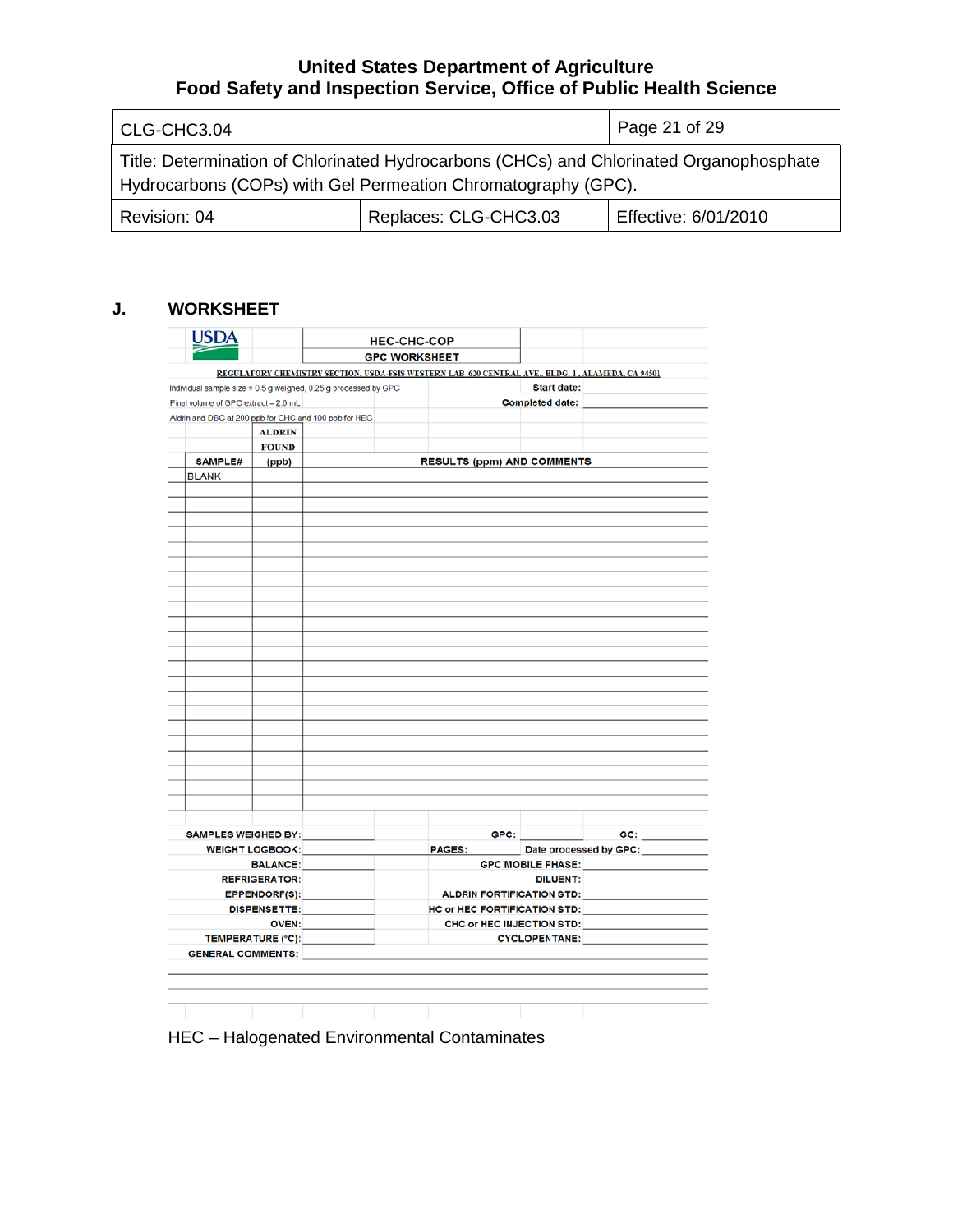| CLG-CHC3.04                                                                                                                                              |                       | Page 22 of 29        |
|----------------------------------------------------------------------------------------------------------------------------------------------------------|-----------------------|----------------------|
| Title: Determination of Chlorinated Hydrocarbons (CHCs) and Chlorinated Organophosphate<br>Hydrocarbons (COPs) with Gel Permeation Chromatography (GPC). |                       |                      |
| Revision: 04                                                                                                                                             | Replaces: CLG-CHC3.03 | Effective: 6/01/2010 |

# **K. APPENDIX**

1. Reference: Structures of CHC compounds



**CHC Pesticides in Standard**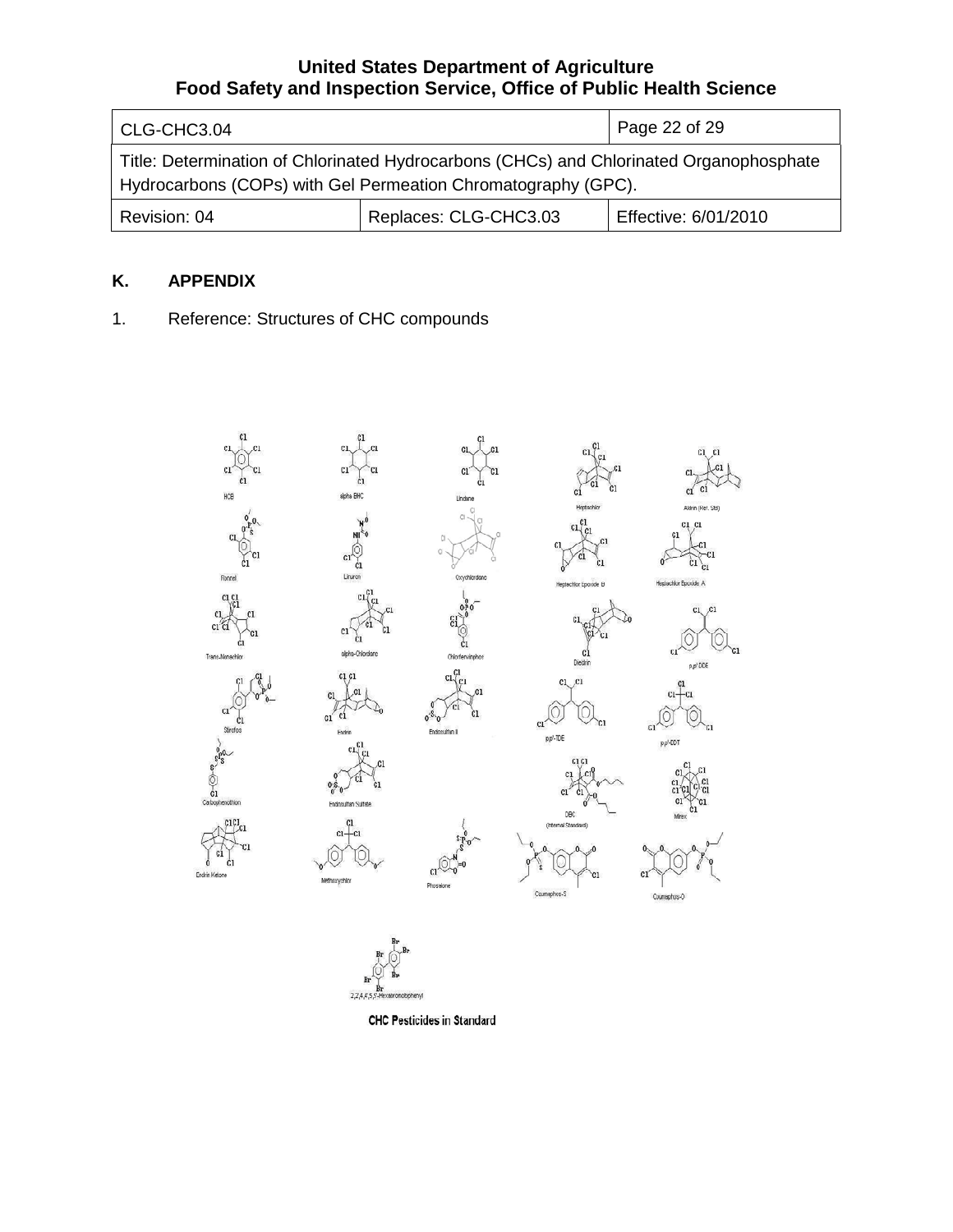| CLG-CHC3.04                                                                                                                                              |                       | Page 23 of 29        |
|----------------------------------------------------------------------------------------------------------------------------------------------------------|-----------------------|----------------------|
| Title: Determination of Chlorinated Hydrocarbons (CHCs) and Chlorinated Organophosphate<br>Hydrocarbons (COPs) with Gel Permeation Chromatography (GPC). |                       |                      |
| Revision: 04                                                                                                                                             | Replaces: CLG-CHC3.03 | Effective: 6/01/2010 |

# **Part II: Egg Products Matrix**

# **A. INTRODUCTION**

## 1. Theory

This procedure describes the extraction and quantitation of CHC-COP compounds in egg products. The GPC and GC parameters used are the same as those used for determination of CHC-COP compounds in fat. Pesticides are extracted from egg products into acetonitrile. The residues are then partitioned into cyclopentane. The cyclopentane is then diluted to 10 mL and cleaned up by GPC. Analytical determination is done by GLC-EC detection.

## 2. Applicability

Compounds for which this method applies for quantitation:

| Aldrin                        | Endrin                           | Methoxychlor     |
|-------------------------------|----------------------------------|------------------|
| Alpha BHC                     | Endrin ketone                    | Mirex            |
| $\alpha$ or cis-<br>chlordane | Heptachlor                       | trans-Nonachlor  |
| Chlorpyrifos                  | Heptachlor epoxide a             | Ronnel           |
| $p, p'$ -DDE                  | Heptachlor epoxide b             | <b>Stirophos</b> |
| $p, p'$ -DDT                  | 2,2',4,4',5,5'-Hexabromobiphenyl | $p, p'$ -TDE     |
| <b>Dieldrin</b>               | Hexachlorobenzene (HCB)          |                  |
| Endosulfan II                 | Lindane                          |                  |

# **B. EQUIPMENT**

Note: Equivalent apparatus and instrumentation may be substituted

# 1. Apparatus

- a. Centrifuge IEC-Damon CU5000
- b. Homogenizer Polytron 10/35.
- c. Volumetric flasks Class A, 10 mL.
- d. Graduated cylinders Class A glass, 10 mL or 25 mL.
- e. Graduated centrifuge tubes Class A glass, 15 mL.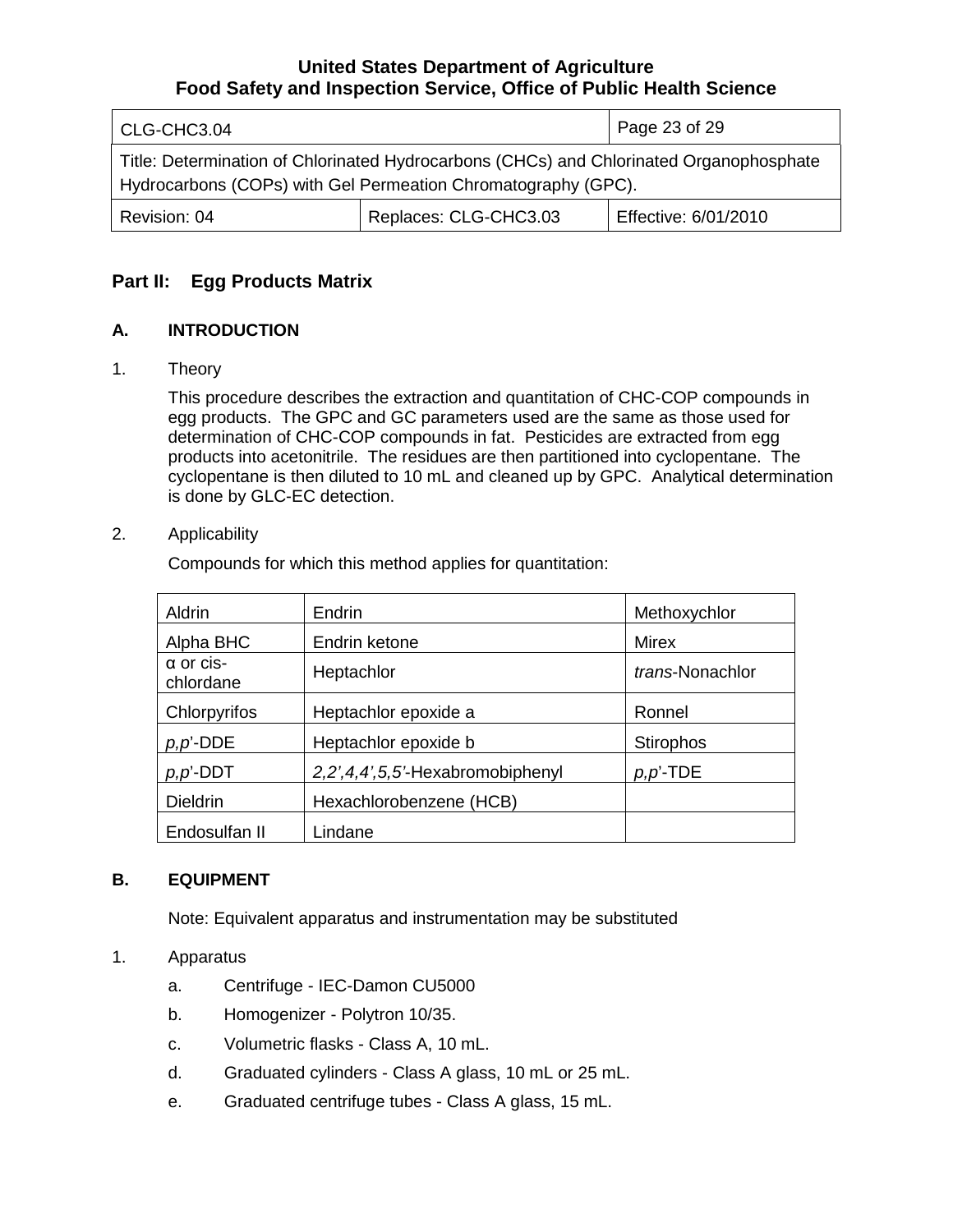| CLG-CHC3.04                                                                                                                                              |                       | Page 24 of 29        |
|----------------------------------------------------------------------------------------------------------------------------------------------------------|-----------------------|----------------------|
| Title: Determination of Chlorinated Hydrocarbons (CHCs) and Chlorinated Organophosphate<br>Hydrocarbons (COPs) with Gel Permeation Chromatography (GPC). |                       |                      |
| Revision: 04                                                                                                                                             | Replaces: CLG-CHC3.03 | Effective: 6/01/2010 |

- f. Separatory funnels 125 mL or 250 mL.
- g. Centrifuge tubes glass or disposable polypropylene, 50 mL.

# **C. REAGENTS AND SOLUTIONS**

Note: Equivalent reagents and solutions may be substituted.

# 1. Reagents

- a. Acetonitrile, Honeywell, B&J Brand,
- b. Distilled/deionized water.
- c. Cyclopentane, Honeywell, B&J Brand,
- d. Sodium sulfate  $(Na<sub>2</sub>SO<sub>4</sub>)$  anhydrous, Fisher
- 2. Solutions
	- a.  $4\%$  Na<sub>2</sub>SO<sub>4</sub> solution:

Dissolve 160  $\pm$  10 g anhydrous Na<sub>2</sub>SO<sub>4</sub> in 4 liters of distilled water.

# **D. STANDARDS**

Refer to Part I, Section D.

# **E. SAMPLE PREPARATION**

Process sample until homogeneous.

# **F. ANALYTICAL PROCEDURE**

Note: Rinse all glassware used in the analysis with cyclopentane prior to use.

- 1. Weigh 4.0 g of liquid whole egg product into a 50 mL centrifuge tube. For products other than liquid whole eggs, weigh 4.0 g liquid whole egg equivalent (see Section K, Table 1).
- 2. Fortify each sample (samples, blank and recovery) with 100  $\mu$ L of 2.0  $\mu$ g/mL Aldrin fortification standard (Part I, Section D.2.a.v.).
- 3. Fortify the two recovery samples with 400 µL of 0.5 µg/mL CHC-COP fortification solution (Part I, Section D.2.a.i.).
- 4. Add 20 mL of acetonitrile to each sample.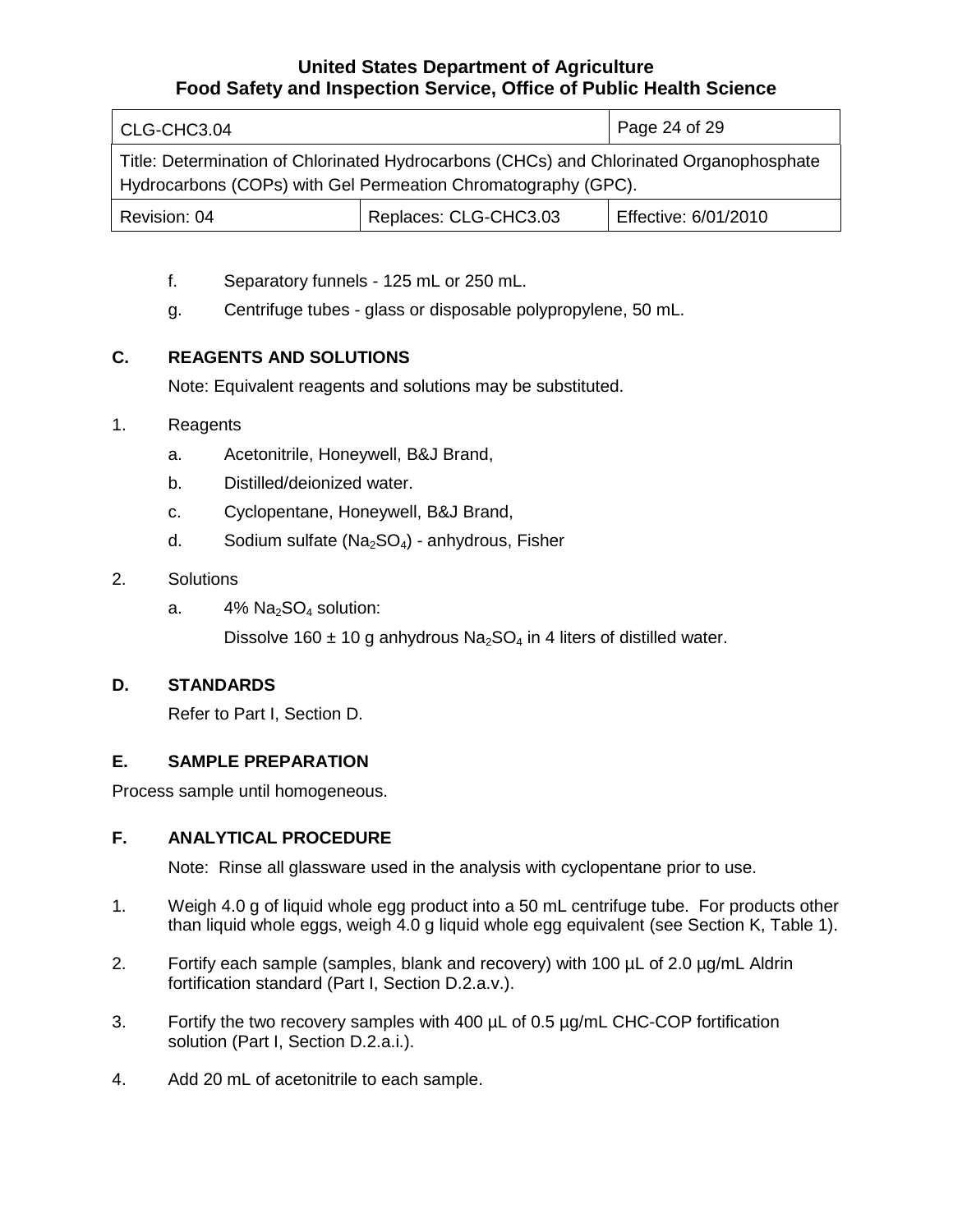| CLG-CHC3.04  |                                                                                                                                                          | Page 25 of 29        |
|--------------|----------------------------------------------------------------------------------------------------------------------------------------------------------|----------------------|
|              | Title: Determination of Chlorinated Hydrocarbons (CHCs) and Chlorinated Organophosphate<br>Hydrocarbons (COPs) with Gel Permeation Chromatography (GPC). |                      |
| Revision: 04 | Replaces: CLG-CHC3.03                                                                                                                                    | Effective: 6/01/2010 |

- 5. Blend all the samples for one minute with a homogenizer. Rinse the homogenizer with acetonitrile and add rinsings to centrifuge tube. Dried egg samples and salted egg yolks may be vortexed for one minute instead of using the homogenizer.
- 6. Shake or vortex samples briefly to remove material adhering to the side of the tubes, and centrifuge for 15 minutes.
- 7. Transfer the supernatant (liquid only, avoid solids or particulate matter) from the centrifuge tube to a separatory funnel containing 80 - 100 mL  $4\%$  Na<sub>2</sub>SO<sub>4</sub> solution and 6 - 10 mL cyclopentane.
- 8. Shake the separatory funnels vigorously for at least one minute. Allow the mixture to stand undisturbed at least one hour to ensure adequate separation of the two phases, upper = cyclopentane/pesticides. The upper layer should be clear yellow.

If phases are not separated, add additional  $Na<sub>2</sub>SO<sub>4</sub>$  solution and repeat step 8.

Stopping point: The samples may be stored overnight at room temperature.

- 9. Drain the lower aqueous phase containing the acetonitrile and  $Na<sub>2</sub>SO<sub>4</sub>$  and discard. Do not drain cyclopentane phase or any material near the solvent interface.
- 10. Add 20 mL distilled water to separatory funnels and shake 5 10 seconds. Drain off as much aqueous phase / particulate matter as possible without losing any cyclopentane phase. Repeat if upper layer is cloudy.
- 11. Transfer cyclopentane phase to clean 10 mL class A volumetric flask. Glass graduated cylinders or centrifuge tubes are acceptable for screening. Remove as much of remaining aqueous phase as possible with Pasteur pipet. There should be ~0.2 mL aqueous solution present.
- 12. Bring liquid in volumetric flask to 10 mL with cyclopentane and mix well. If extract is excessively cloudy, centrifuge in a glass centrifuge tube and discard extraneous material before continuing.
- 13. Filter approximately 5 mL of extract through a 0.45 µm filter, avoiding aqueous or solid materials if any are present.
- 14. Process by GPC following instructions in Part I, section F.2

# **G. CALCULATIONS**

The same injection standards and GC temperature programs are used as found in Part I, Section F.2. The final GPC extract represents 1 g of tissue compared with 0.25 g tissue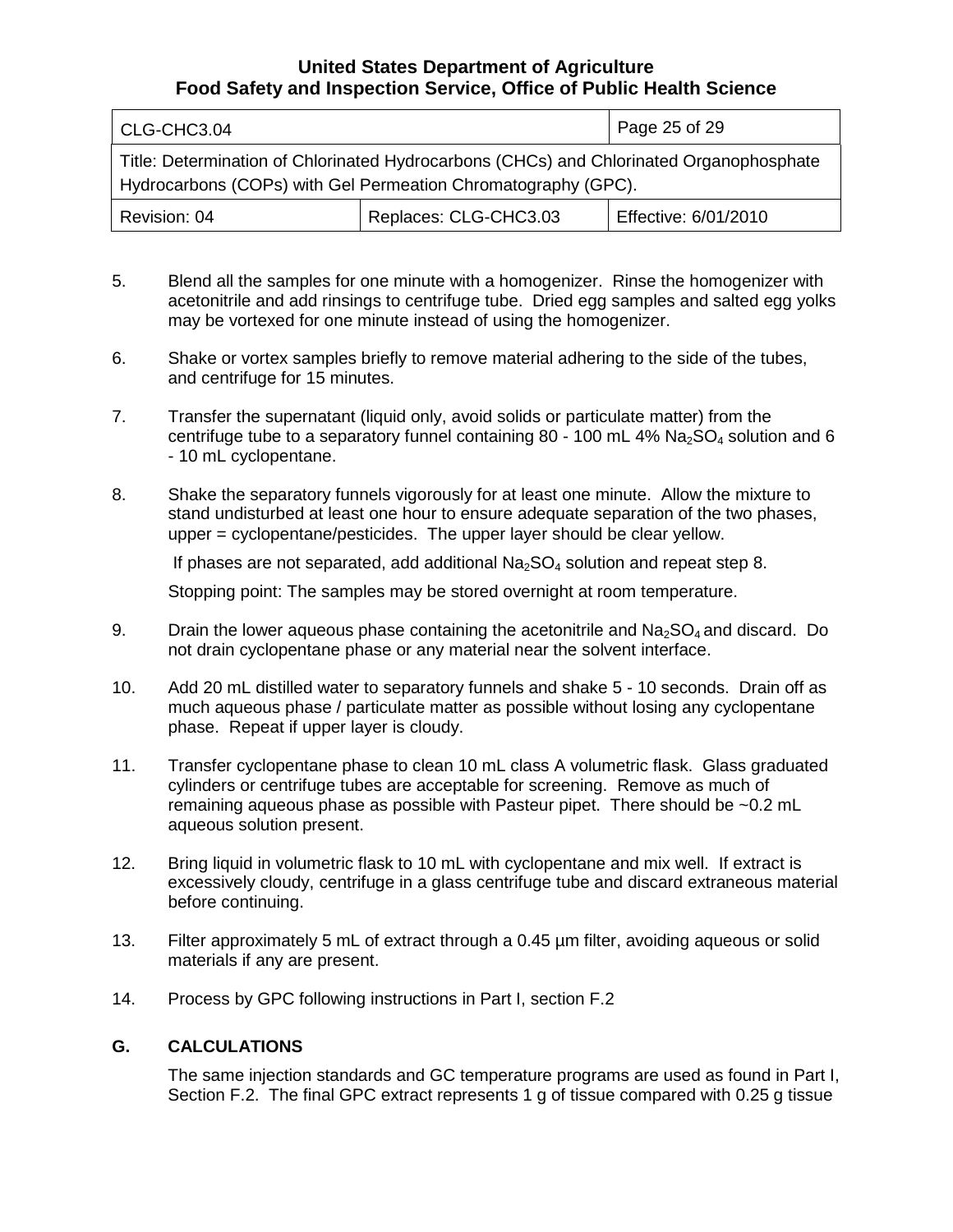| CLG-CHC3.04                                                                                                                                              |                       | Page 26 of 29        |
|----------------------------------------------------------------------------------------------------------------------------------------------------------|-----------------------|----------------------|
| Title: Determination of Chlorinated Hydrocarbons (CHCs) and Chlorinated Organophosphate<br>Hydrocarbons (COPs) with Gel Permeation Chromatography (GPC). |                       |                      |
| Revision: 04                                                                                                                                             | Replaces: CLG-CHC3.03 | Effective: 6/01/2010 |

for fat analysis. The GC calibration table values should be adjusted to ¼ the values in Section I. Fat Matrix.

| Analytes in order of elution     | Concentration in 0.25 g<br>fat sample (ppm) | <b>Concentration in one</b><br>gram of egg sample<br>(ppm) |
|----------------------------------|---------------------------------------------|------------------------------------------------------------|
| Hexachlorobenzene                | 0.20                                        | 0.05                                                       |
| $\alpha$ -BHC                    | 0.20                                        | 0.05                                                       |
| Lindane                          | 0.20                                        | 0.05                                                       |
| Heptachlor                       | 0.20                                        | 0.05                                                       |
| Ronnel                           | 0.20                                        | 0.05                                                       |
| Linuron                          | 0.60                                        | 0.15                                                       |
| Chlorpyriphos                    | 0.20                                        | 0.05                                                       |
| Heptachlor Epoxide B             | 0.20                                        | 0.05                                                       |
| Heptachlor Epoxide A             | 0.20                                        | 0.05                                                       |
| trans-Nonachlor                  | 0.20                                        | 0.05                                                       |
| $\alpha$ -Chlordane              | 0.20                                        | 0.05                                                       |
| Chlorfenvinphos                  | 0.60                                        | 0.15                                                       |
| <b>Dieldrin</b>                  | 0.20                                        | 0.05                                                       |
| p,p'-DDE                         | 0.20                                        | 0.05                                                       |
| <b>Stirofos</b>                  | 0.20                                        | 0.05                                                       |
| Endrin                           | 0.20                                        | 0.05                                                       |
| Endosulfan II                    | 0.20                                        | 0.05                                                       |
| p,p'-TDE                         | 0.20                                        | 0.05                                                       |
| p,p'-DDT                         | 0.20                                        | 0.05                                                       |
| Carbophenothion                  | 0.20                                        | 0.05                                                       |
| <b>Endosulfan Sulfate</b>        | 0.20                                        | 0.05                                                       |
| <b>Mirex</b>                     | 0.20                                        | 0.05                                                       |
| <b>Endrin Ketone</b>             | 0.20                                        | 0.05                                                       |
| Methoxychlor                     | 0.20                                        | 0.05                                                       |
| Phosalone                        | 0.20                                        | 0.05                                                       |
| Coumaphos-O                      | 0.60                                        | 0.15                                                       |
| Coumaphos-S                      | 0.60                                        | 0.15                                                       |
| 2,2',4,4',5,5'-Hexabromobiphenyl | 0.20                                        | 0.05                                                       |
| Aldrin                           | 0.20                                        | 0.05                                                       |
| <b>DBC</b>                       | 0.20                                        | 0.05                                                       |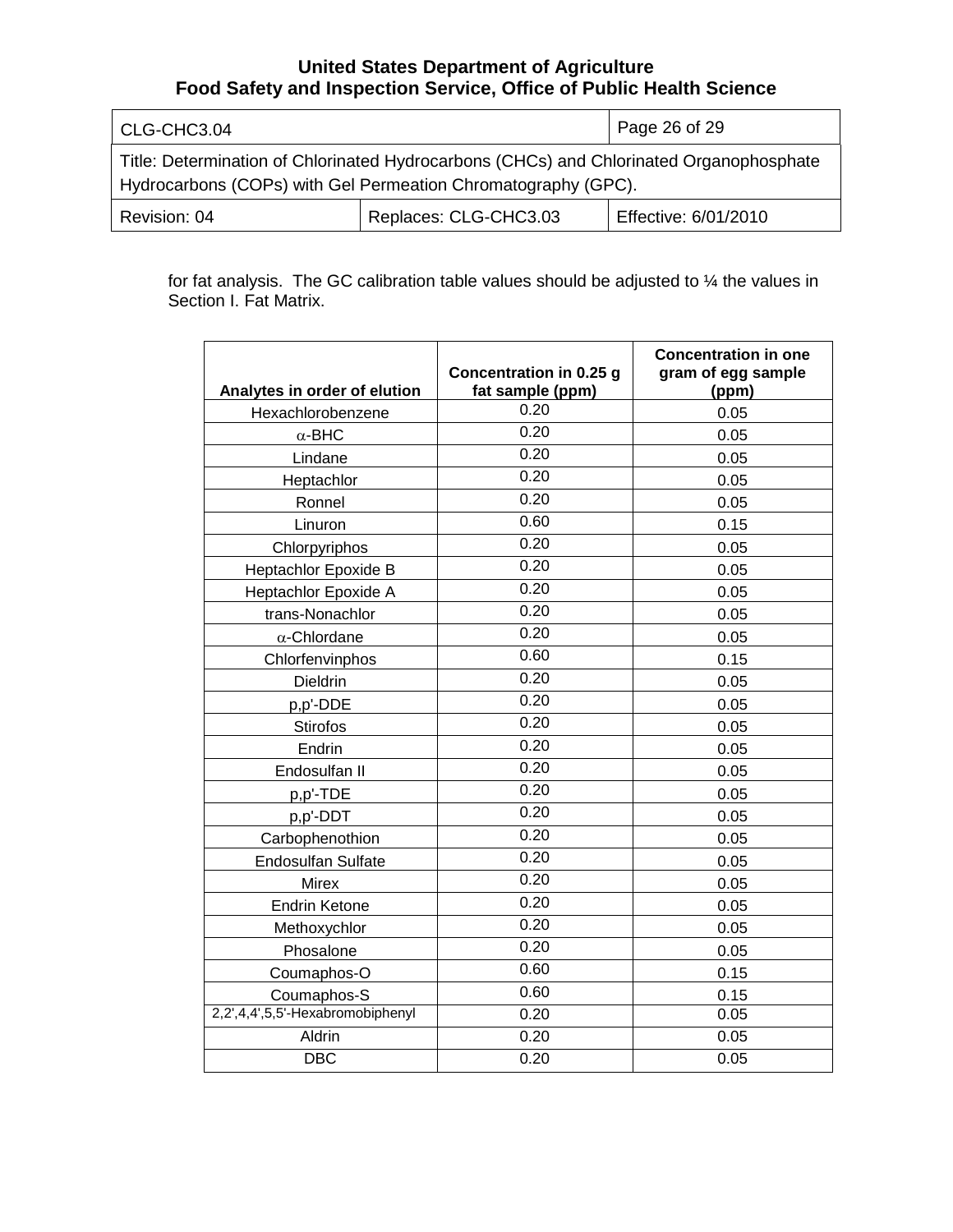| CLG-CHC3.04                                                                                                                                              |                       | Page 27 of 29        |
|----------------------------------------------------------------------------------------------------------------------------------------------------------|-----------------------|----------------------|
| Title: Determination of Chlorinated Hydrocarbons (CHCs) and Chlorinated Organophosphate<br>Hydrocarbons (COPs) with Gel Permeation Chromatography (GPC). |                       |                      |
| Revision: 04                                                                                                                                             | Replaces: CLG-CHC3.03 | Effective: 6/01/2010 |

# **H. SAFETY INFORMATION AND PRECAUTIONS**

1. Required Protective Equipment — safety glasses, laboratory coat, and nitrile gloves.

### 2. Hazards

| <b>Procedure Step</b> | Hazard                                                           | <b>Recommended Safe Procedures</b> |
|-----------------------|------------------------------------------------------------------|------------------------------------|
| Cyclopentane          | Highly flammable; Irritating                                     | Perform extraction under well      |
| Acetonitrile          | to skin and mucous tissue                                        | ventilated fume hood.              |
|                       | Flammable, absorbed<br>through skin; Irritating<br>mucous tissue |                                    |

# 3. Disposal Procedures

| Procedure Step                      | Hazard        | <b>Recommended Safe Procedures</b>                                                                                                                                                                                     |
|-------------------------------------|---------------|------------------------------------------------------------------------------------------------------------------------------------------------------------------------------------------------------------------------|
| Acetonitrile /<br>$Na2SO4$ solution | See:<br>above | This mixture should be temporarily stored with the<br>flammable waste solvents until disposal by the waste<br>disposal contractor or in-house specialist. Observe all<br>Federal, state, and local environmental laws. |

# **I. QUALITY ASSURANCE PLAN**

#### 1. Performance Standards

| Analyte       | % Recovery |
|---------------|------------|
| Aldrin        | $60 - 120$ |
| alpha BHC     | $60 - 120$ |
| a-Chlordane   | $50 - 120$ |
| Chlorpyrifos  | $50 - 120$ |
| p,p'-DDE      | $60 - 120$ |
| $p, p$ '-DDT  | $60 - 120$ |
| Dieldrin      | $60 - 120$ |
| Endosulfan II | $60 - 120$ |
| Endrin        | $60 - 120$ |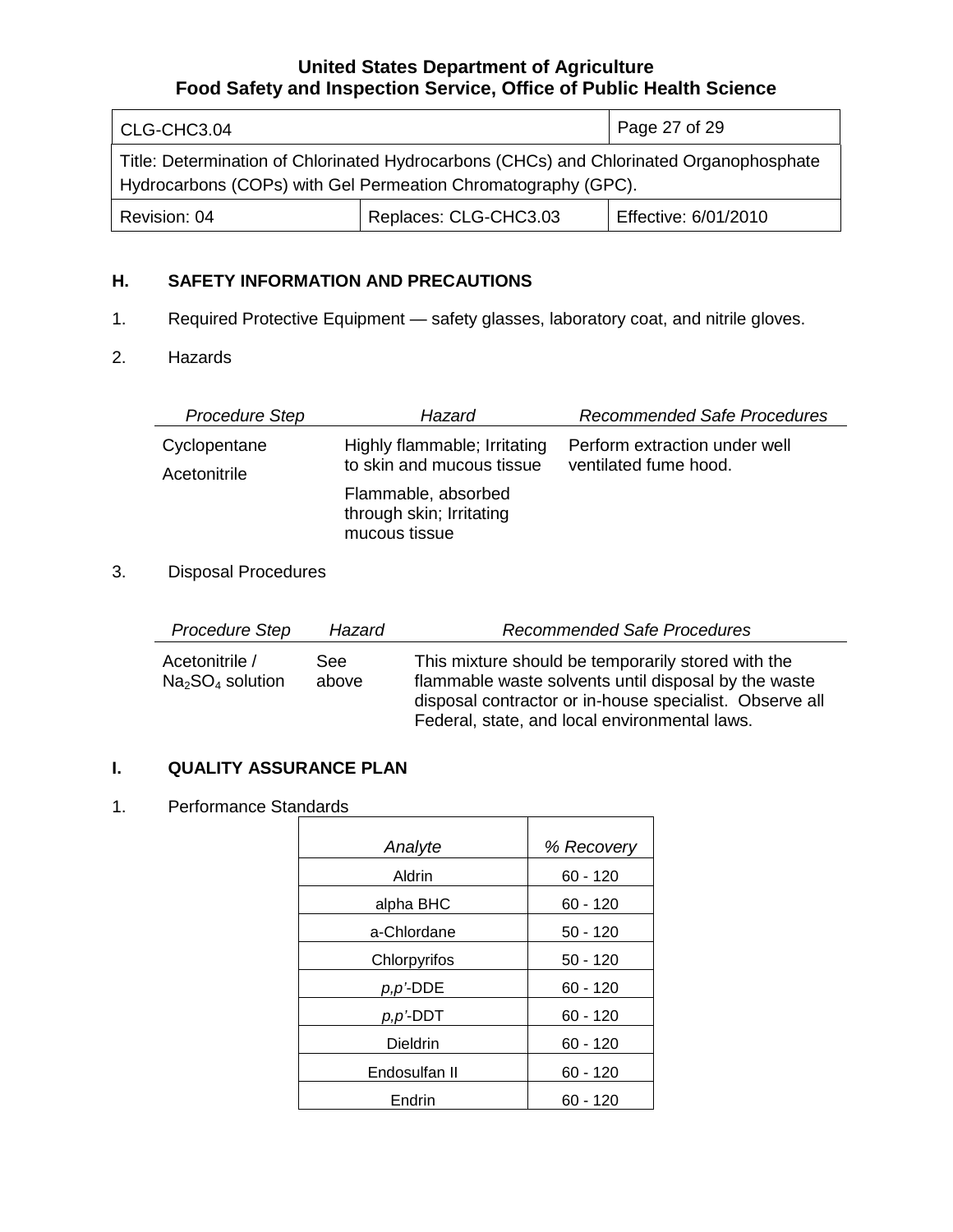| CLG-CHC3.04                                                                                                                                              |                       | Page 28 of 29        |
|----------------------------------------------------------------------------------------------------------------------------------------------------------|-----------------------|----------------------|
| Title: Determination of Chlorinated Hydrocarbons (CHCs) and Chlorinated Organophosphate<br>Hydrocarbons (COPs) with Gel Permeation Chromatography (GPC). |                       |                      |
| Revision: 04                                                                                                                                             | Replaces: CLG-CHC3.03 | Effective: 6/01/2010 |

| Analyte                                | % Recovery |
|----------------------------------------|------------|
| Endrin ketone                          | 60 - 120   |
| Heptachlor                             | 50 - 120   |
| Heptachlor epoxide a                   | 60 - 120   |
| Heptachlor epoxide b                   | 60 - 120   |
| $2,2',4,4',5,5'-$<br>Hexabromobiphenyl | $50 - 120$ |
| Hexachlorobenzene                      | 50 - 120   |
| Lindane                                | 50 - 120   |
| Methoxychlor                           | 60 - 120   |
| Mirex                                  | 60 - 120   |
| trans-Nonachlor                        | 50 - 120   |
| Ronnel                                 | 60 - 120   |
| Stirofos                               | 50 - 120   |
| p,p'-TDE                               | 60 - 120   |
|                                        |            |

# **J. WORKSHEET**

**Use GPC Worksheet in Part 1, Section G.**